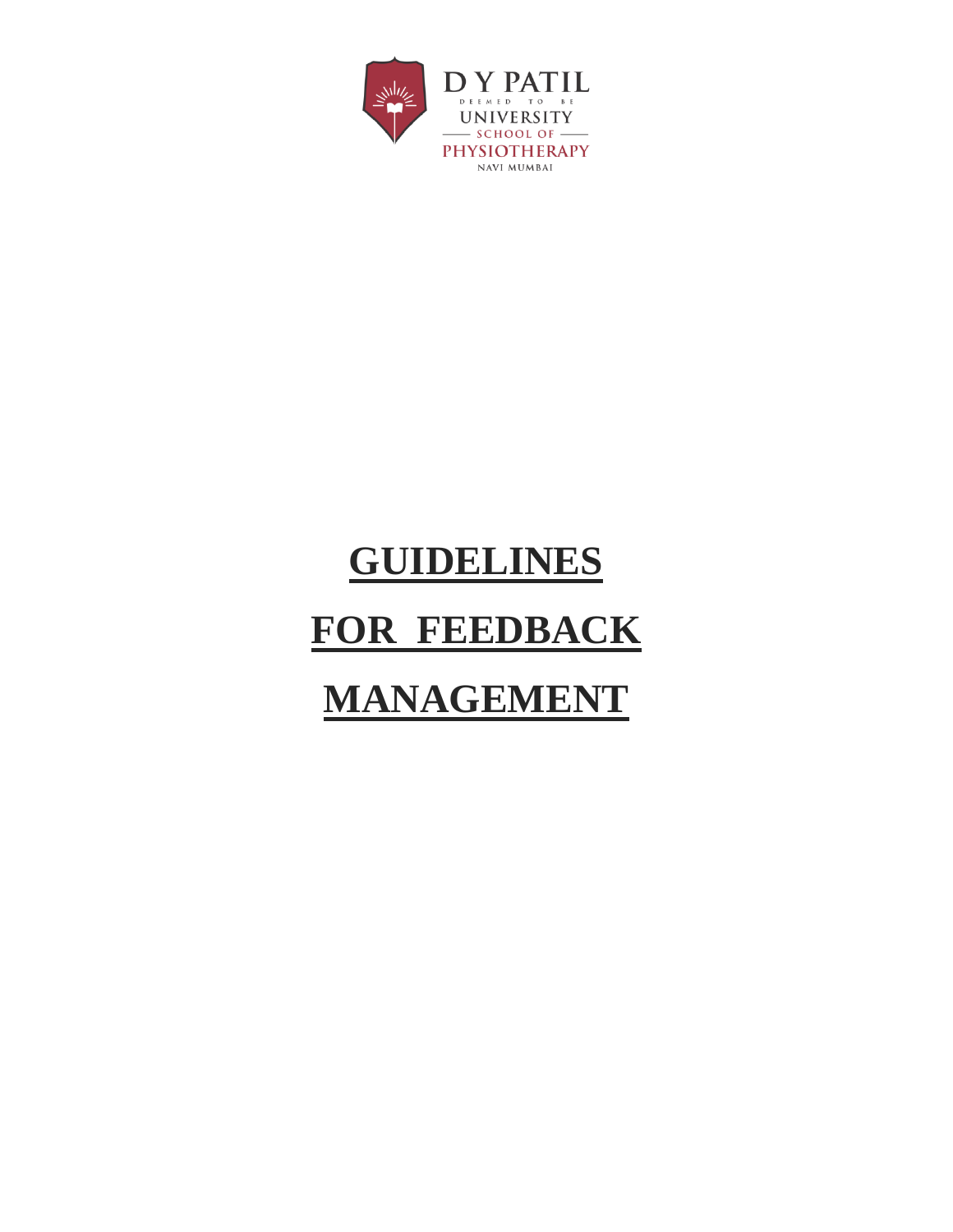

## **CONTENTS**

| 2. STAKEHOLDERS                        |
|----------------------------------------|
|                                        |
|                                        |
|                                        |
|                                        |
|                                        |
| 3.5: Expert feedback                   |
| 3.6 Patient feedback                   |
|                                        |
|                                        |
|                                        |
| <b>6. FEEDBACK COLLECTION SCHEDULE</b> |
|                                        |
|                                        |
|                                        |
|                                        |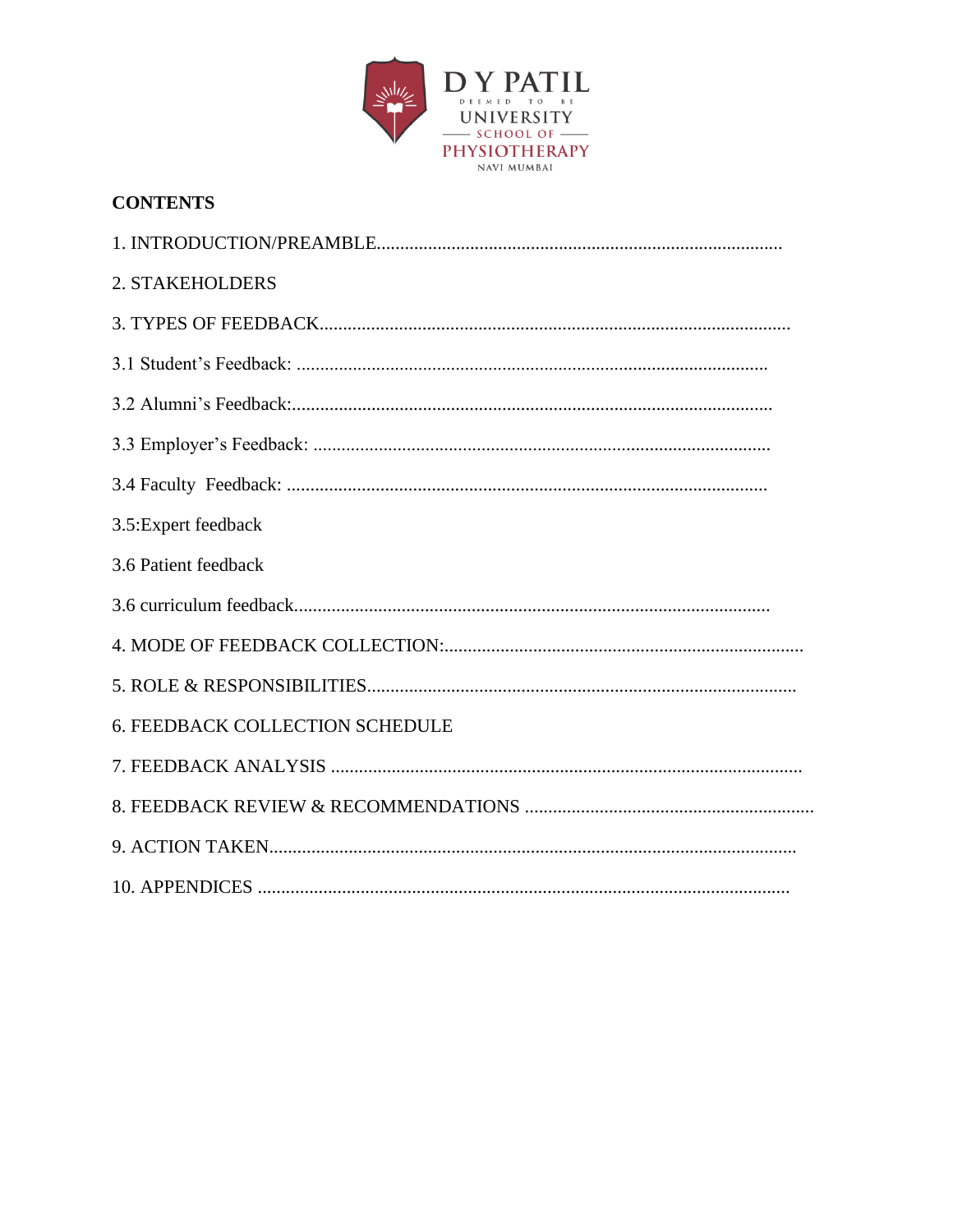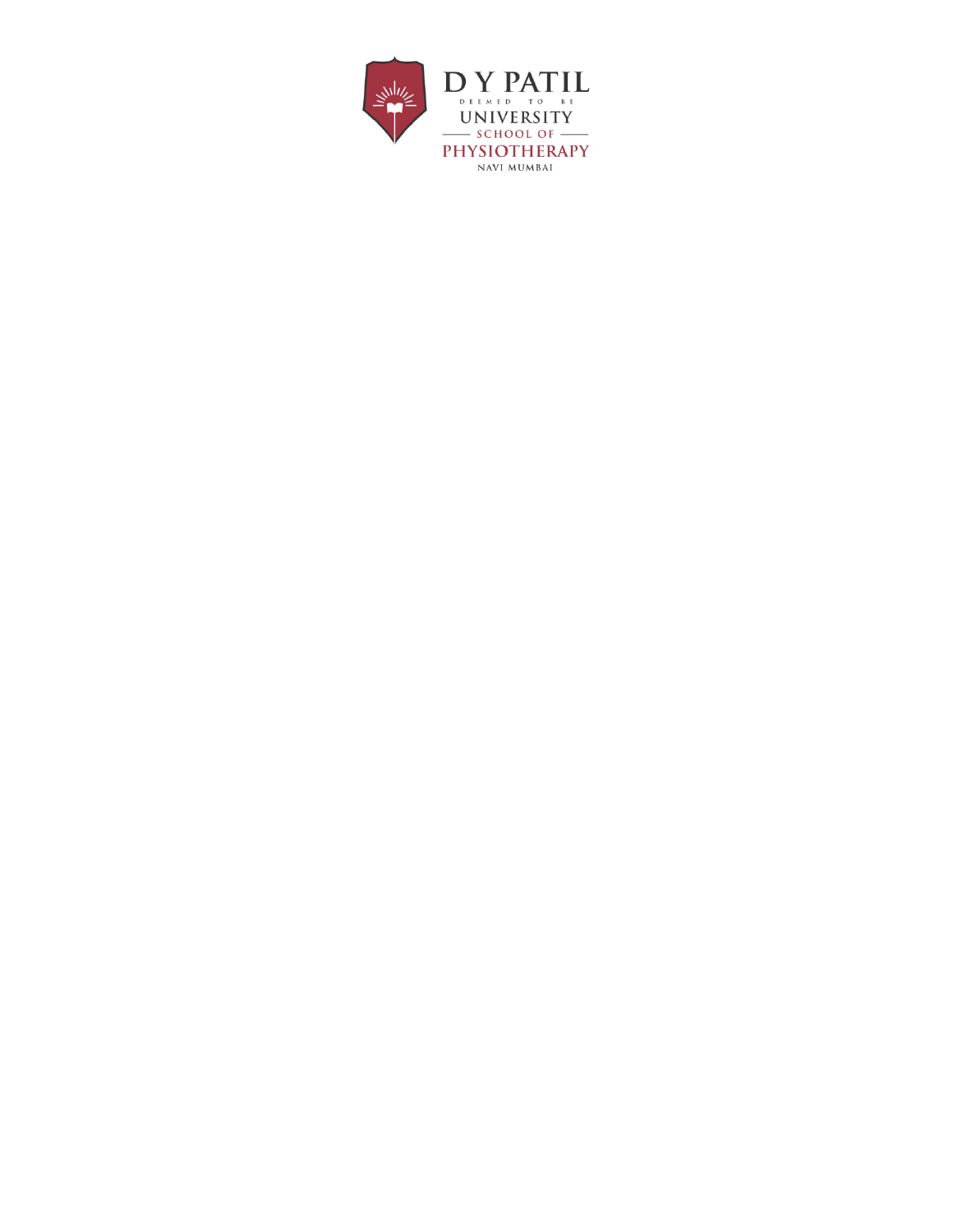

## **INTRODUCTION/PREAMBLE**

Self-assessment provides feedback regarding the strengths, weaknesses,

Opportunities and threats relevant to quality assurance within the institute. QualityAssurance framework within school of Physiotherapy, D.Y.PatilUniversity,Nerul ,NaviMumbai involves Feedback committee. It covers from governance toimplementation of policies and procedures. In this regard, feedback committee provides necessary arrangements for feedback responses from students, and otherstakeholders on quality related institutional processes. The ultimate goal ofstakeholder's feedback is to get useful insights for the purpose of improvement in allaspects of teaching, learning, assessment and capacity. Information gathered during feedback procedures is informed to board of studies chairperson to discuss and take necessary action as and when required.

Diagram: Systematic method of feedback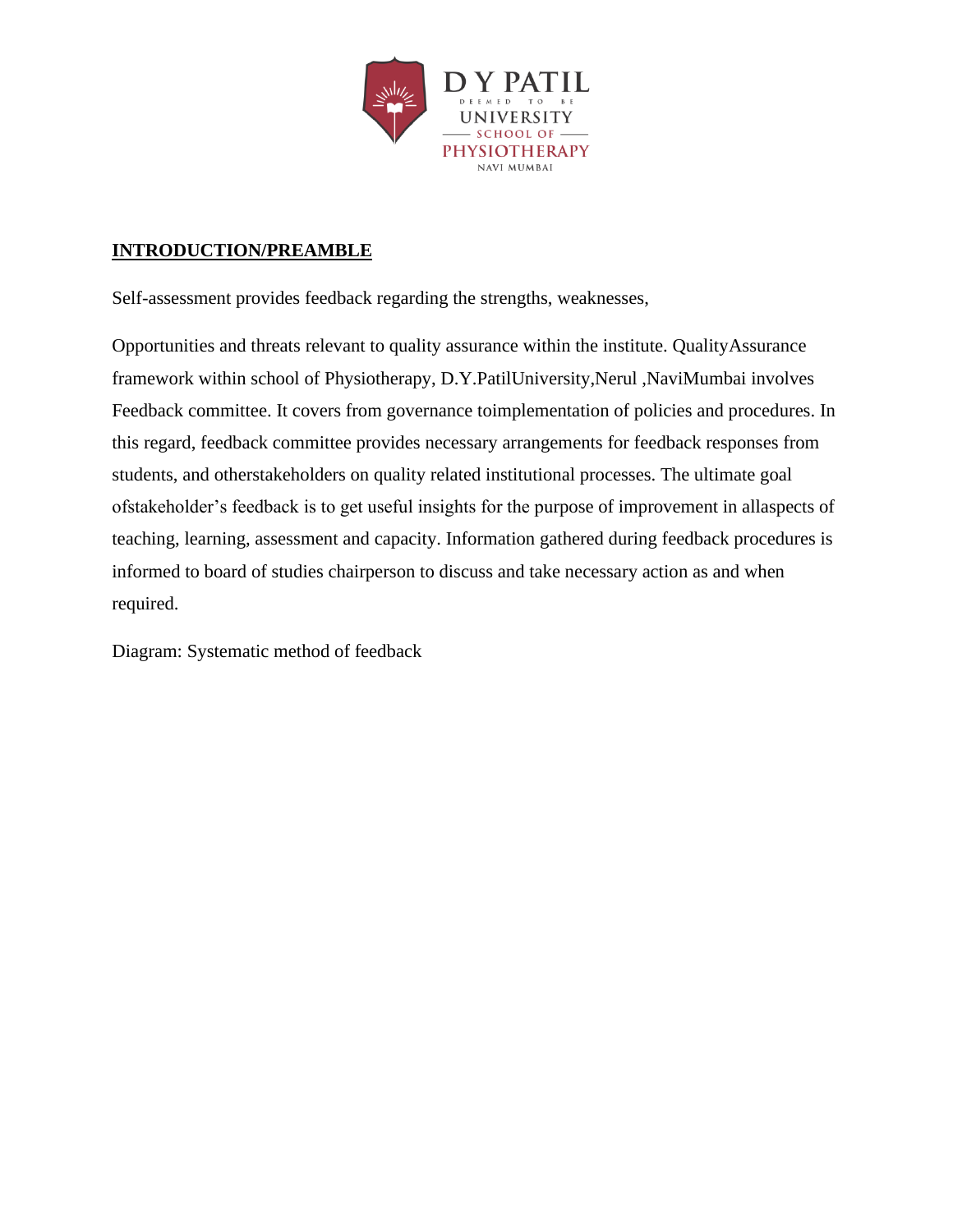

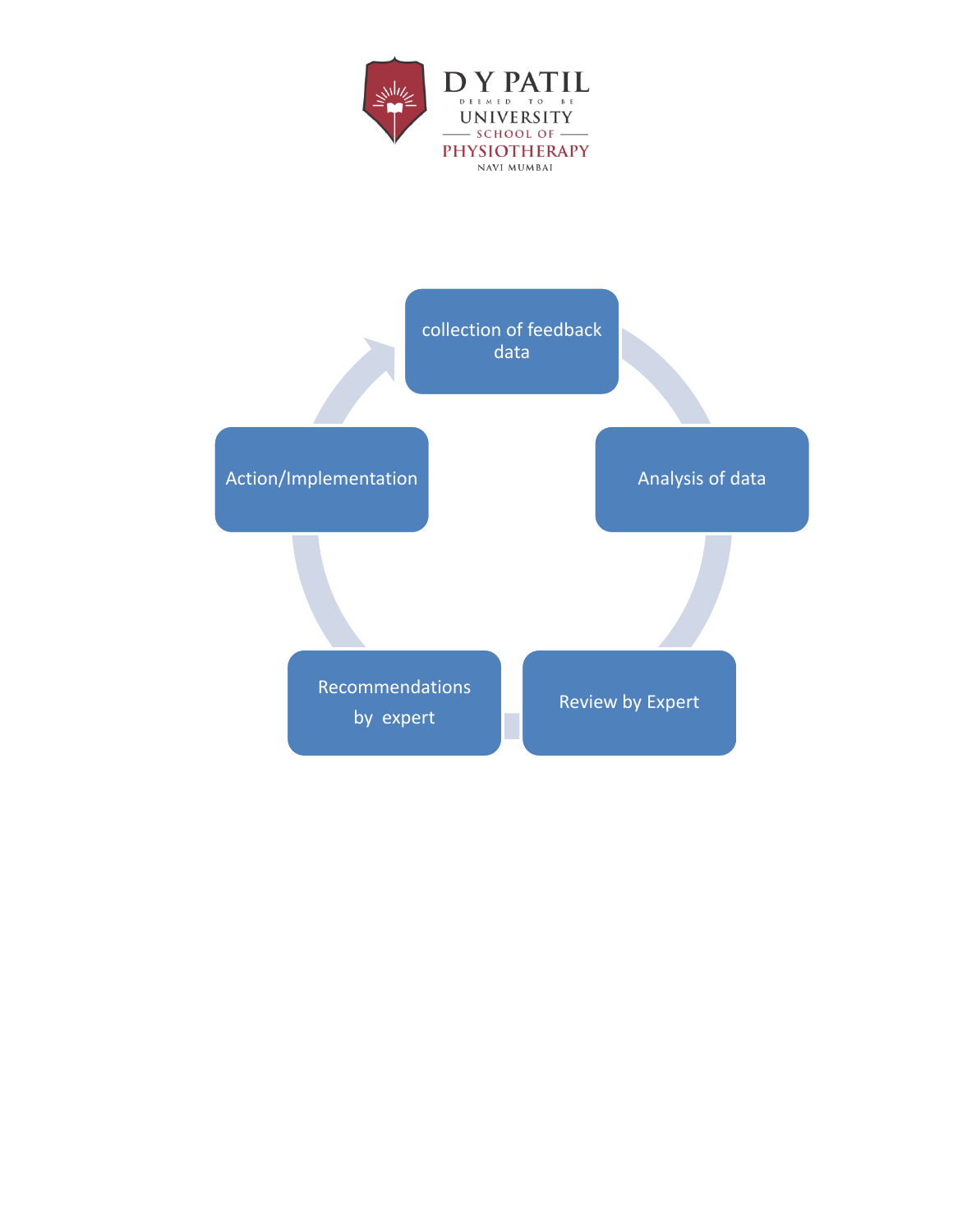

## **2. STAKEHOLDERS**

| 5: Expert feedback |
|--------------------|

6 Patient feedbacks

## **3. TYPES OF FEEDBACK**

- 1) Student feedback
- a. Feedback on Teacher
- b. Graduating student feedback on curriculum

## 2) Alumni feedback

- 3) Employer feedback
- 4) Faculty feedback
- 5) Expert teacher Feedback
- 6) Patient feedback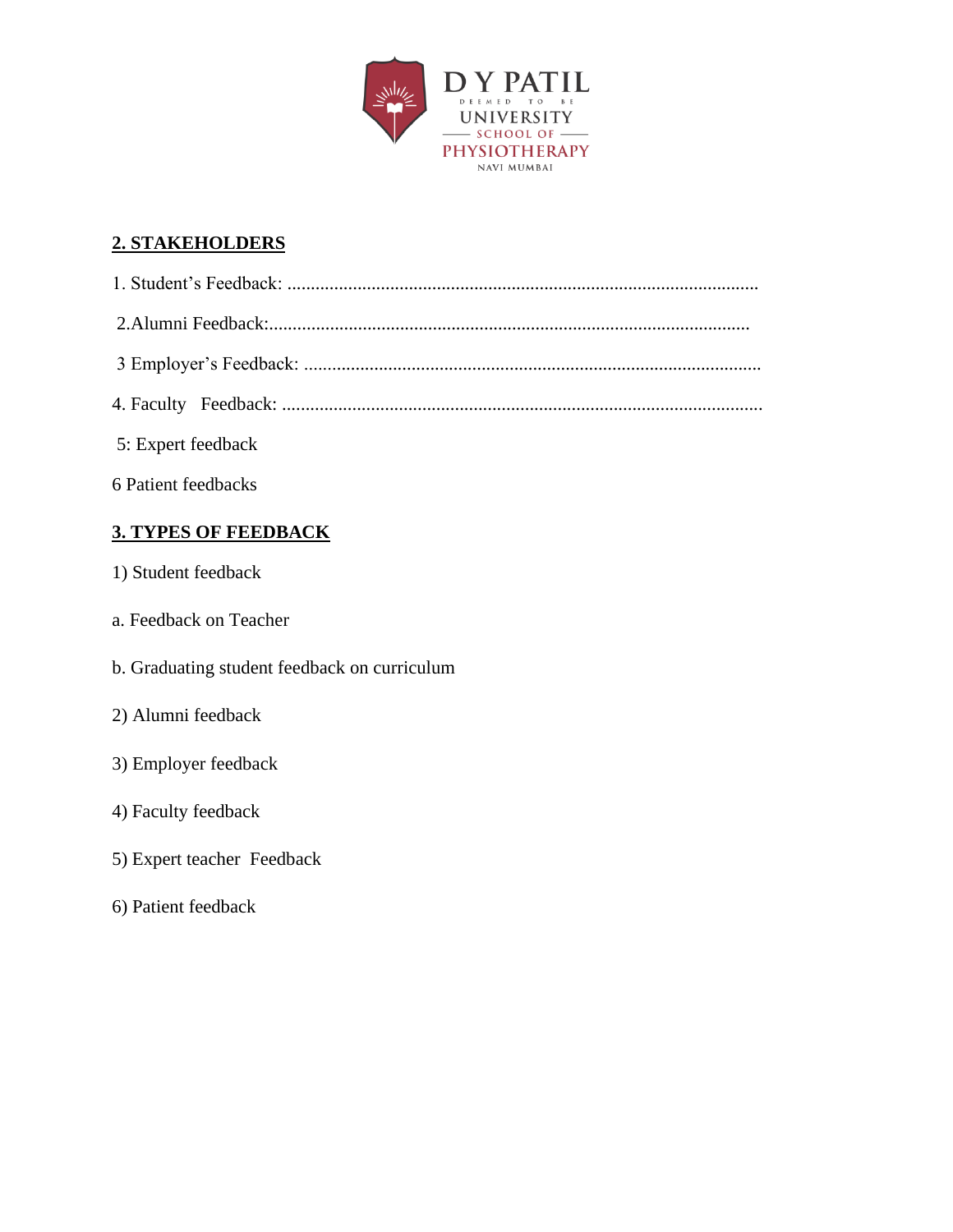

## **3.1 STUDENT'S FEEDBACK:**

## **A. FEEDBACK ON TEACHER**

It involves feedback on subject teacher related to professional competencies andlearning environment during class room teaching. This is collected as per the format asfrequently as required under the supervision of class teachers with minimumof twice every year.

## **B. GRADUATING STUDENT FEEDBACK (EXIT FEEDBACK)**

This collects students input on design of curriculum, services extended,incorporation of novel teaching technologies and their overall experience related tofacilities and educational resources. However, graduating student will be submittingtheir overall impression related to institute at the end of their internship and also from postgraduate students. Student's evaluation of their learning experience is an integral and necessarycomponent of any quality assurance system as adopted by universities as it allows theinstitution to evaluate how its service provision is viewed by its most important group ofstakeholders, namely its students. Besides providing them with an opportunity tocomment on the quality of courses, feedback ensures that lectures are made aware ofproblems perceived or encountered by students and affords an opportunity for tutors toconduct selfevaluation and introspection for improvement.

## **3.2 Alumni's Feedback**:

The purpose of this feedback is to obtain the inputs from the alumni on the Quality of the graduates and post graduate curriculum at D.Y. Patil deemed to be University, School of Physiotherapy, Nerul, Navi Mumbai. This helps us toassess the extent of attainment of the programme outcomes. Alumni feedback will be collected from all participating alumnus of D.Y. Patil deemed to be University, School of Physiotherapy, Nerul, Navi Mumbai during various Alumni activities as well as Alumni meet.

.The faculty coordinating with feedback will be collectingthe feedback manually and submitting analysis along with the same to the feedback committee chairperson.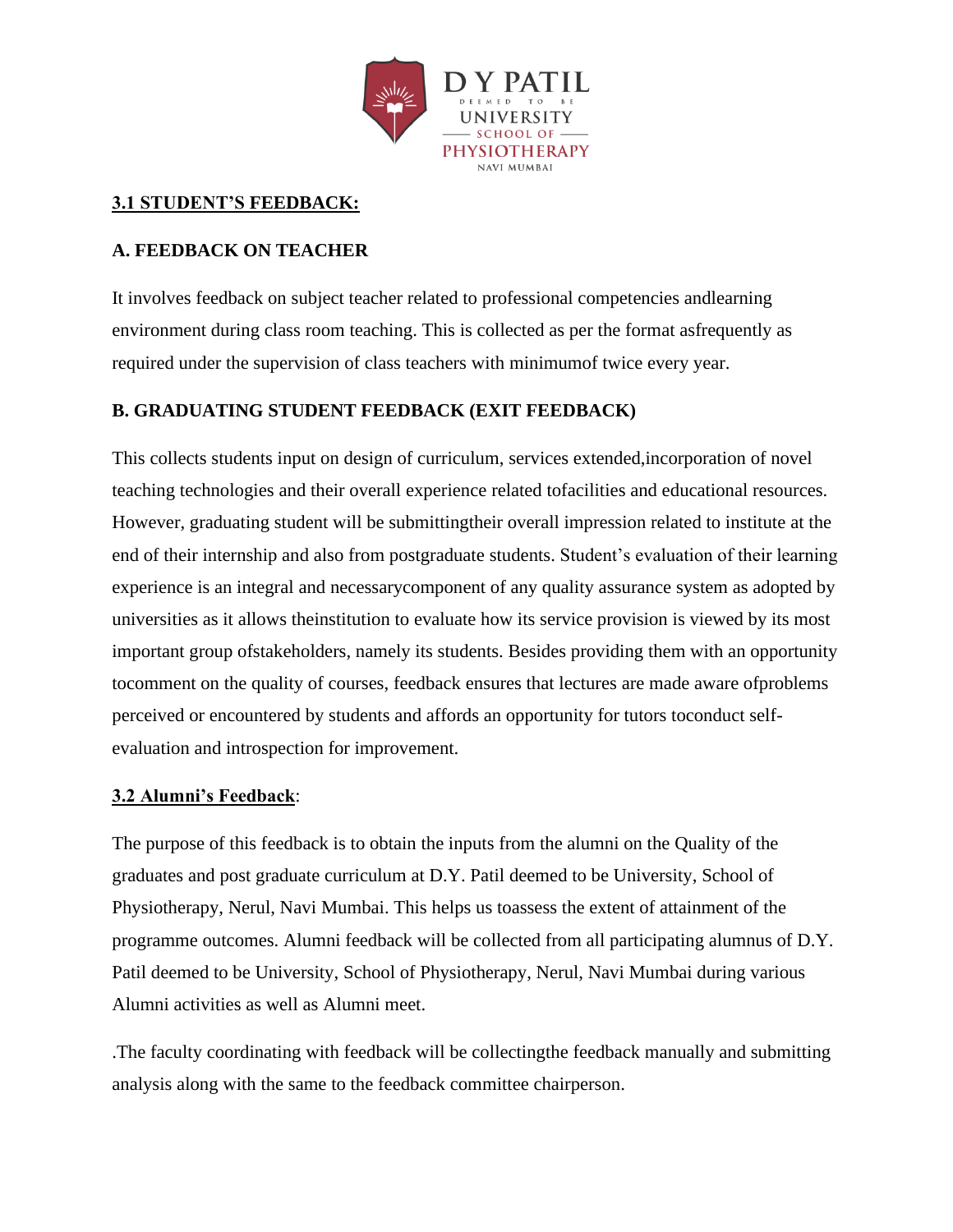

## **3.3 EMPLOYER'S FEEDBACK:**

The purpose of the feedback is to obtain the employers input on the quality of theGraduates and post graduates at School of Physiotherapy, D.Y .Patil University,Nerul,Navi Mumbai.and to assess whether the expectations of recruiters werefulfilled. The student's ability to handle the professional situations and knowledge acquiredduring their learning can also be assessed. The feedback from recruiters will be collectedmanually

## **3.4: FACULTY FEEDBACK**

: The purpose to take feedback from faculty get insight into their perspective about curriculum Competency of curriculum along with various other aspects like duration of course, applicability of topics are discussed in manually distributed feedback form by feedback coordinator faculty This feedback helps us to be updated with best practices available in other curriculum which are taken up constructively to upgrade curriculum of School of Physiotherapy, D.Y.Patiluniversity,Nerul,Navi Mumbai

## **3.5: EXPERT TEACHER FEEDBACK:**

The peers feedback from external examiners is collected about curriculum constructive feedback given by experts of various subjects and faculties from various institutions .this helps us to be updated with curriculum of other institutions and inculcate best practices in our curriculum. •

The School of Physiotherapy and the Board of Studies are expected to use assessment results.

- To evaluate current programs, consider the introduction of new programs, discontinue or deemphasize practices that are no longer productive or have proven ineffective.
- Plan for future professional development to build increased knowledge of effective practices and strengthen our teachers' repertoire.•
- Compare the performance of students with those in other comparable schools.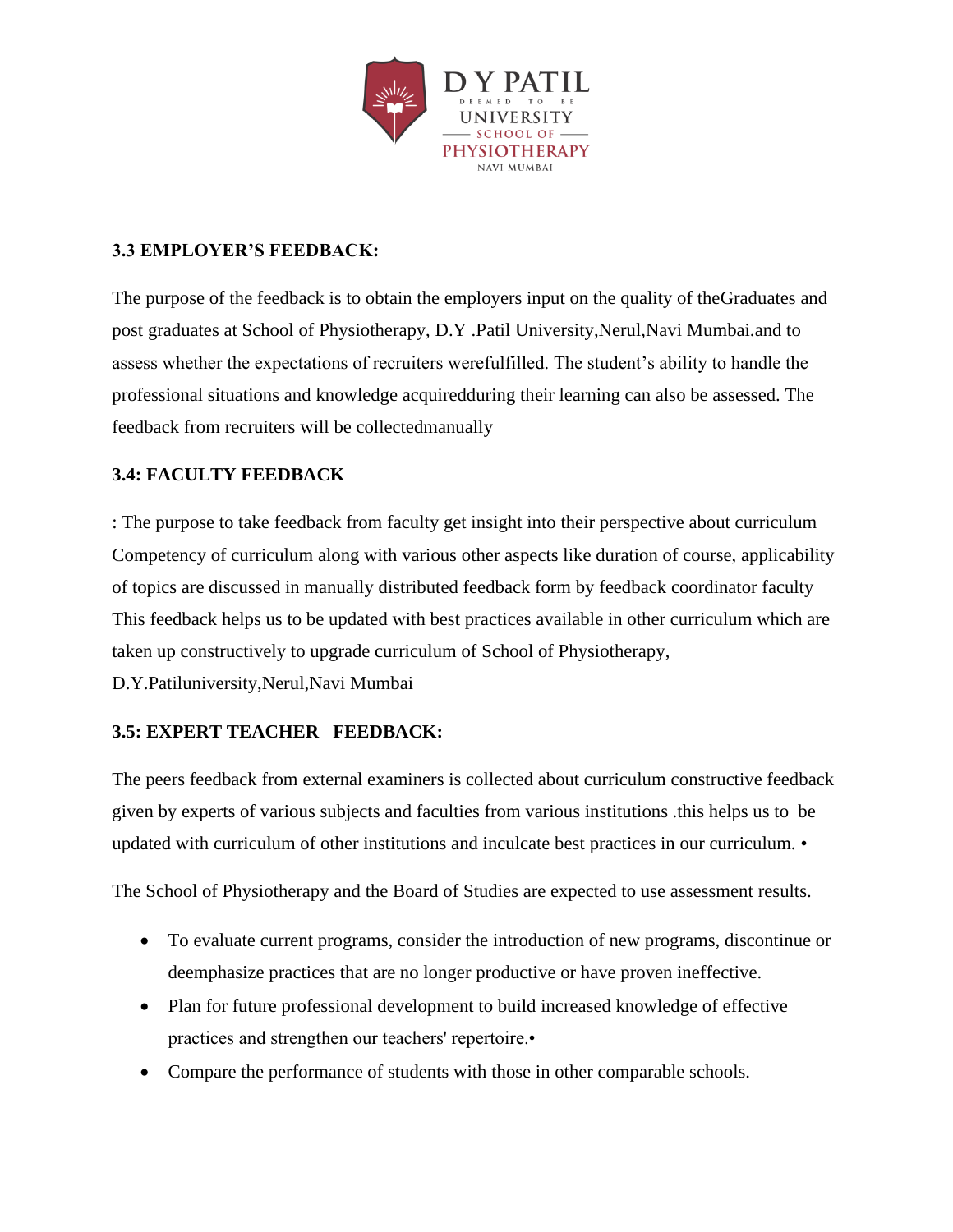

## **3.6: PATIENT FEEDBACK:**

Patients are important stakeholders in medical profession. In teaching institutions, curriculum goal is to make students competent enough to manage patient effectively. Students may or may not directly be involved in patient care but patient feedback on their interaction ,Outpatient and inpatient services are helpful to improve treatment . This feedback collected from patients throughout the year

## **4. MODE OF FEEDBACK COLLECTION:**

Feedback collection for can be made offline modes i.e.the manual submission offeedback through printed questionnaire provided by institution at requisiteschedule.

Feedback collection for school of Physiotherapy, D.Y.Patil university ,Nerul,Navi Mumbai is done by manual methods feedback collected through printed questionnaire provided by feedback committee

|                  | <b>Type Collection</b>       | <b>MOD</b>            | <b>Sample Format</b> |
|------------------|------------------------------|-----------------------|----------------------|
| $\mathbf{1}$     | <b>Student Exit feedback</b> | <b>Manual</b> /online | <b>Appendix 1</b>    |
| $\overline{2}$   | Alumni's feedback            | <b>Manual/online</b>  | <b>Appendix 2</b>    |
| 3                | <b>Employer's feedback</b>   | <b>Manual</b> /online | <b>Appendix 3</b>    |
| $\boldsymbol{4}$ | <b>Faculty feedback</b>      | <b>Manual/online</b>  | Appendix.4           |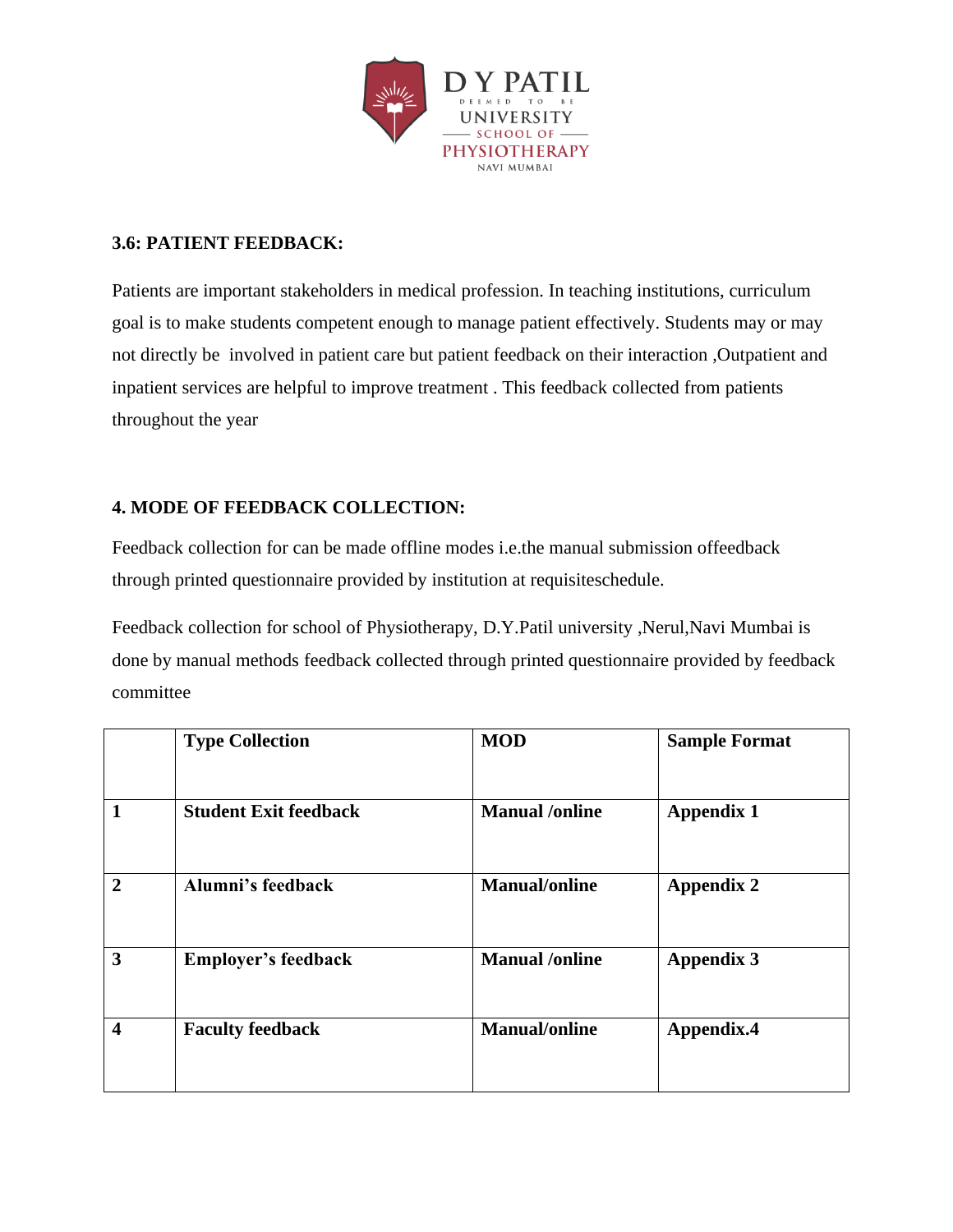

| 5 | <b>Expert teacher feedback</b> | <b>Manual/online</b> | Appendix.5 |
|---|--------------------------------|----------------------|------------|
| 6 | <b>Patient feedback</b>        | <b>Manual/online</b> | Appendix.6 |

## **5:ROLE AND RESPONSIBILITIES**

| Class teacher        | Motivate students to submit their feedback<br>Analysis and<br>Submission of feedback report                                                                   |
|----------------------|---------------------------------------------------------------------------------------------------------------------------------------------------------------|
| Faculty              | Motivate students to submit their feedback<br>distribution and Collection of feedback<br>Analysis and submission of data to feedback<br>committee chairperson |
| Feedback chairperson | Preparation of template and formats for various<br>Activities and co-ordination of whole program.                                                             |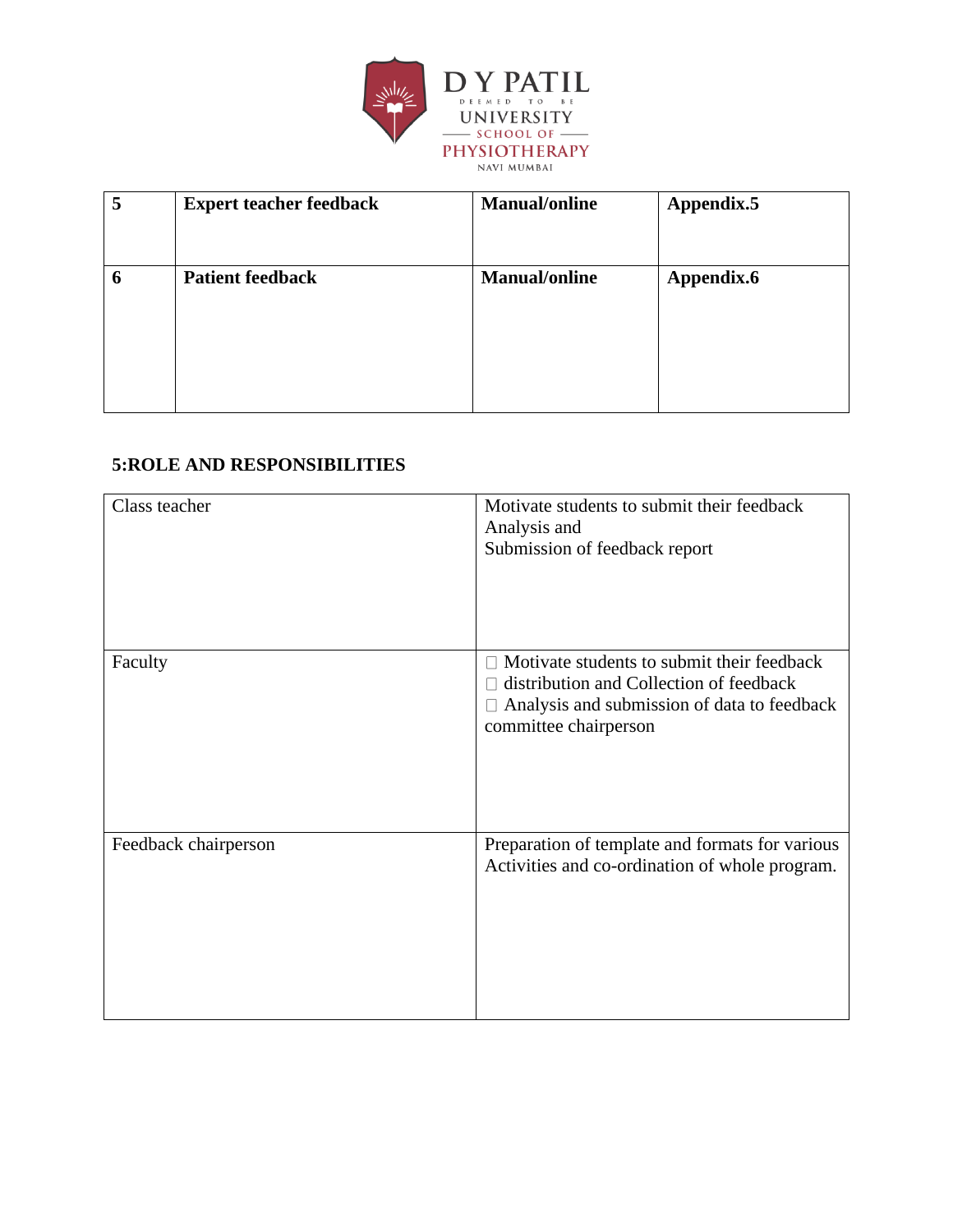

## **6.FEEDBACK COLLECTION SCHEDULE**

|                         | <b>Type of feedback</b>           | <b>Stakeholders</b>                            | <b>Schedule</b>                              |
|-------------------------|-----------------------------------|------------------------------------------------|----------------------------------------------|
| $\mathbf{1}$            | <b>Student Exit</b><br>feedback   | <b>BPT/MPT</b>                                 | After completion of<br>the course            |
| $\overline{2}$          | Alumni's feedback                 | <b>Alumni</b> of<br>school of<br>Physiotherapy | <b>During Alumni- Meet and</b><br>activities |
| $\mathbf{3}$            | Employer's<br>feedback            | <b>Employers for</b><br>recruitment            | <b>Annually</b>                              |
| $\overline{\mathbf{4}}$ | <b>Faculty feedback</b>           | <b>Faculty of</b><br>varied<br>experience      | <b>NA</b>                                    |
| 5                       | <b>Expert teacher</b><br>feedback | <b>Expert in the</b><br>field                  | <b>NA</b>                                    |
| 6                       | <b>Patient feedback</b>           | <b>Patients of</b><br><b>OPD/IPD</b>           | <b>NA</b>                                    |

**NA:Not applicable** 

## **7. FEEDBACK ANALYSIS**

This mechanism involves the compilation of data collected from variousStakeholders in the prescribed format to be submitted to the feedback committee chairperson assoft as well as hard copy. This task is to be carried out by the assigned faculty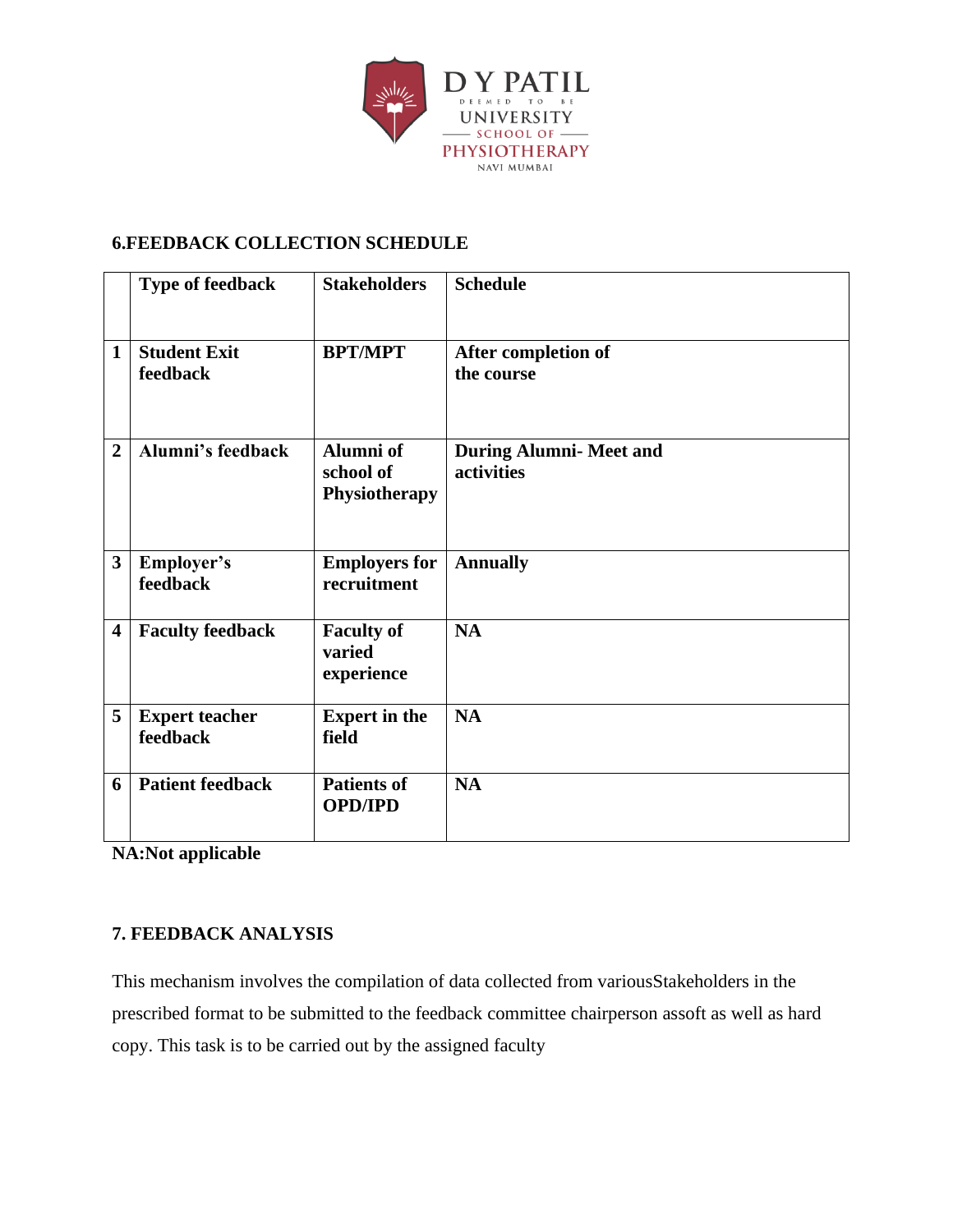

. The format (excel sheet) for the same will be provided.The feedback collected manually will be analysed by assigned faculty andthe scores to be submitted to chairperson of feedback committee for compilation of data.

## **8. FEEDBACK REVIEW & RECOMMENDATIONS**

On the basis of the feedback received from various stakeholders, the feedbackCo-coordinator will compile the final observations (includes departmental average and the same will be put forth for further action by respectiveprogram committee.

## **9. ACTION TAKEN**

On the basis of feedback review and recommendations given by program Committee, the final action/ resolution done during Board of studies meeting Resolution accepted and passed during Board of studies is put up further in to academic council meeting by Head of Institution for further approval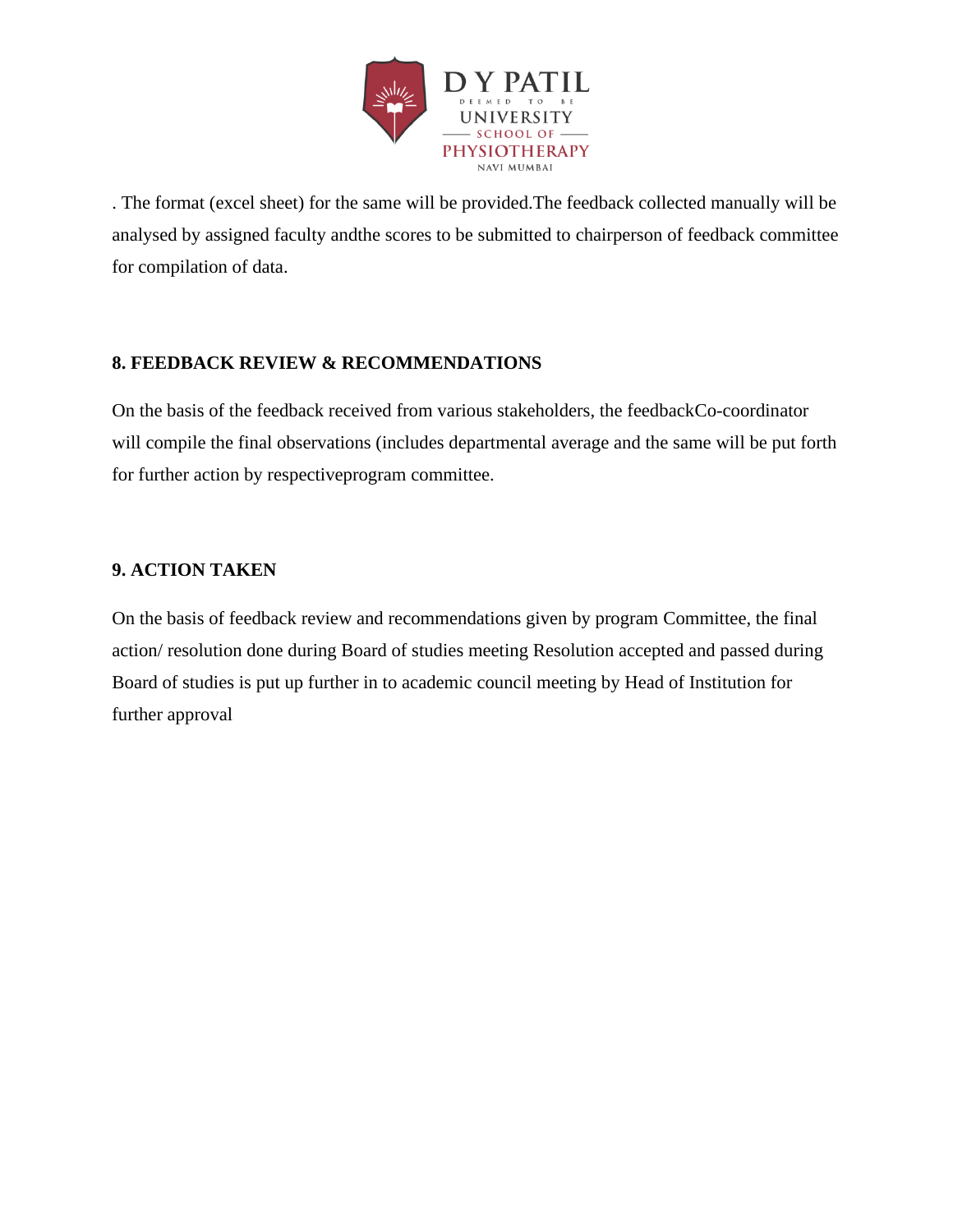

## **10. APPENDICES: 1-6**

## **APPENDIX-1**

## **To, Dear students Subject: letter to seek feedback on curriculum**

We at the department of physiotherapy make curriculum which has been evolving naturally for many years doing its good work. We make either major or minor curriculum change to see if the intended objectives were achieved which driven by the formal review processes. This is in turn is accomplished as a response to feedback from various reviewers

In the end it matters little what drives the introspection and feedback-seeking as long as our curriculum objectives are fulfilled to the best of our ability. Done properly, curriculum assessment actually helps to seed a culture of engagement, an ethos of conscious and intentional reflection and transformation. Ours is not the only approach, but it has proven resilient and effective so far.

Elements of the overall approach have been very successful in isolation, but taken together, we feel strongly that they enrich the teaching and learning landscape in ways that few other activities can.

Hence we request you to fill the feedback form.

Thanking you.

Sincerely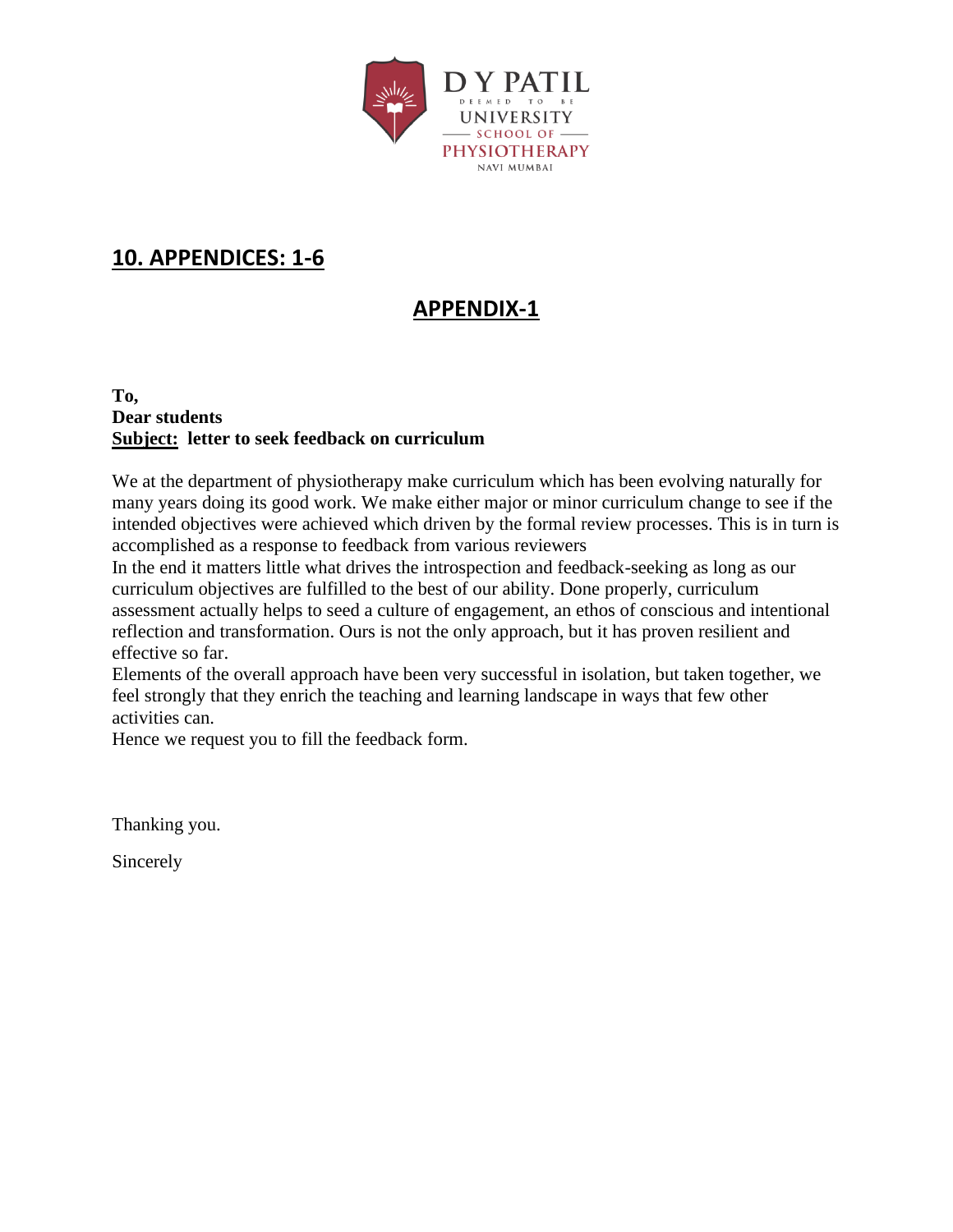

#### **STUDENT CURRICULUM FEEDBACK FORM**

| 1. This curriculum is appropriate for you.                                                                |
|-----------------------------------------------------------------------------------------------------------|
| <b>Strongly agree Agree</b><br><b>Disagree</b><br><b>Strongly Disagree</b>                                |
|                                                                                                           |
| 2. You find the syllabus too vast                                                                         |
| <b>Strongly agree Agree Disagree</b><br><b>Strongly Disagree</b>                                          |
|                                                                                                           |
| 3. You get sufficient amount of time to complete the syllabus                                             |
| <b>Strongly agree</b><br><b>Disagree</b><br><b>Strongly Disagree</b><br>Agree                             |
|                                                                                                           |
| 4. The examination pattern is appropriate                                                                 |
| <b>Strongly agree Agree Disagree</b><br><b>Strongly Disagree</b>                                          |
|                                                                                                           |
| 5. Please suggest changes to help us improve the program. What would you add/drop from<br>the curriculum? |

**6. Would you like to suggest any changes in the examination pattern?**

**7. Would you like to suggest any other changes?**

**Thank you for your valuable time for filling in this feedback form.** 

**Name:** Sign: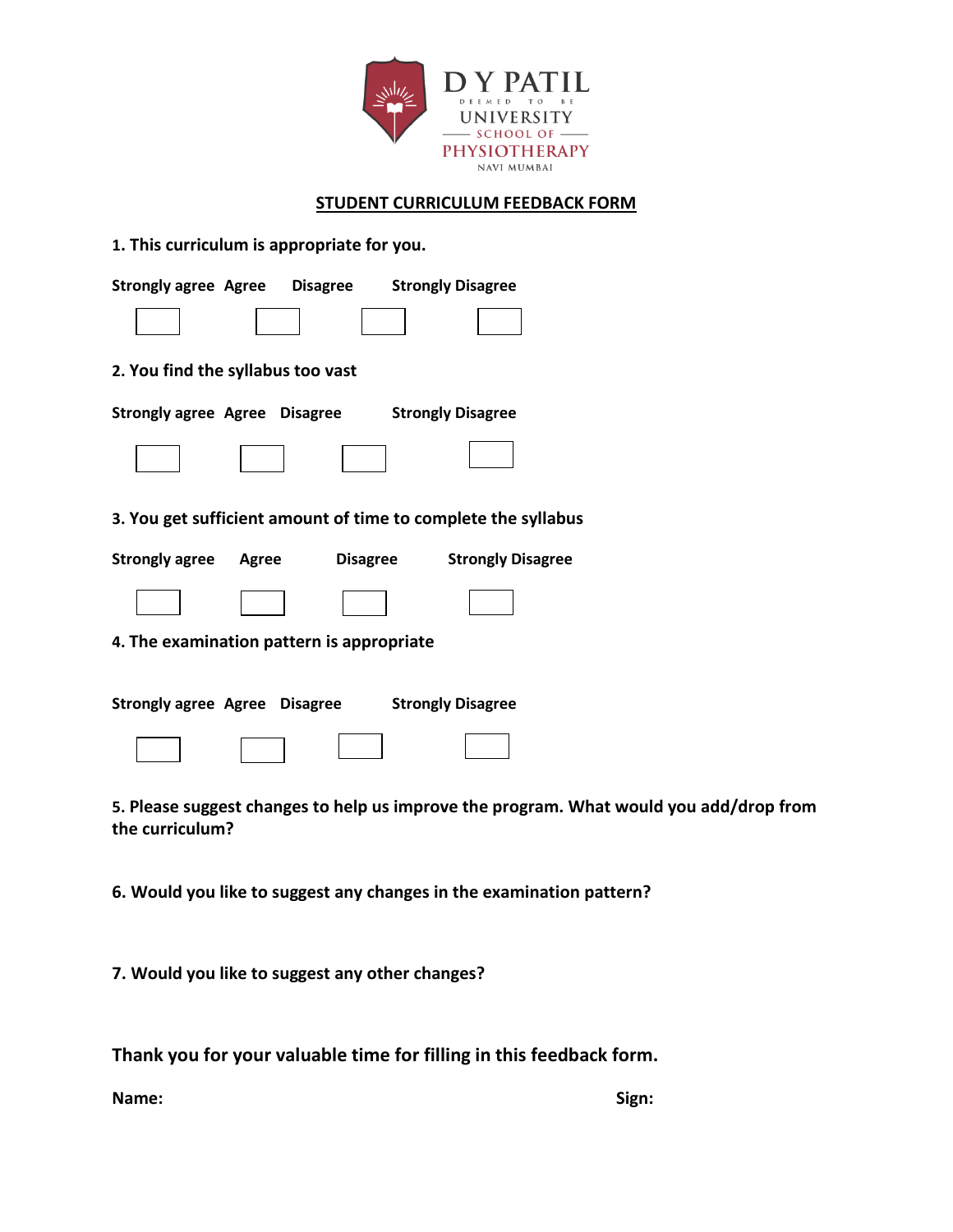

#### **APPENDIX 2**

## **QUESTIONNARIE FOR ALUMNI**

**Name:** 

| Program :- (BPT/MPT)                                                                                                                                   |       |         |          |                                                                                                                   |  |  |
|--------------------------------------------------------------------------------------------------------------------------------------------------------|-------|---------|----------|-------------------------------------------------------------------------------------------------------------------|--|--|
| Year of Joining: -                                                                                                                                     |       |         |          |                                                                                                                   |  |  |
| Q.1) Syllabus content of all the academic year was relevant and up to the point.                                                                       |       |         |          |                                                                                                                   |  |  |
| Strongly agree                                                                                                                                         | Agree | Neither | Disagree | <b>Strongly Disagree</b><br>Q.2) Syllabus content would help you in your clinical work after finishing the course |  |  |
| Strongly agree                                                                                                                                         | Agree | Neither | Disagree | <b>Strongly Disagree</b>                                                                                          |  |  |
| the syllabus and knowledge gained from it.                                                                                                             |       |         |          | Q.3) You feel satisfied and confident after completing after completing the BPT course with respect to            |  |  |
| Strongly agree                                                                                                                                         | Agree | Neither | Disagree | <b>Strongly Disagree</b>                                                                                          |  |  |
| Q.4) The syllabi content of all the academic years has made you emerge as a competent physiotherapist<br>in the world of physiotherapy rehabilitation. |       |         |          |                                                                                                                   |  |  |
| Strongly agree                                                                                                                                         | Agree | Neither | Disagree | <b>Strongly Disagree</b>                                                                                          |  |  |
|                                                                                                                                                        |       |         |          | Q.5) You are satisfied with the number and duration of didactic lecture and clinical hands on training.           |  |  |
| Strongly agree                                                                                                                                         | Agree | Neither | Disagree | <b>Strongly Disagree</b>                                                                                          |  |  |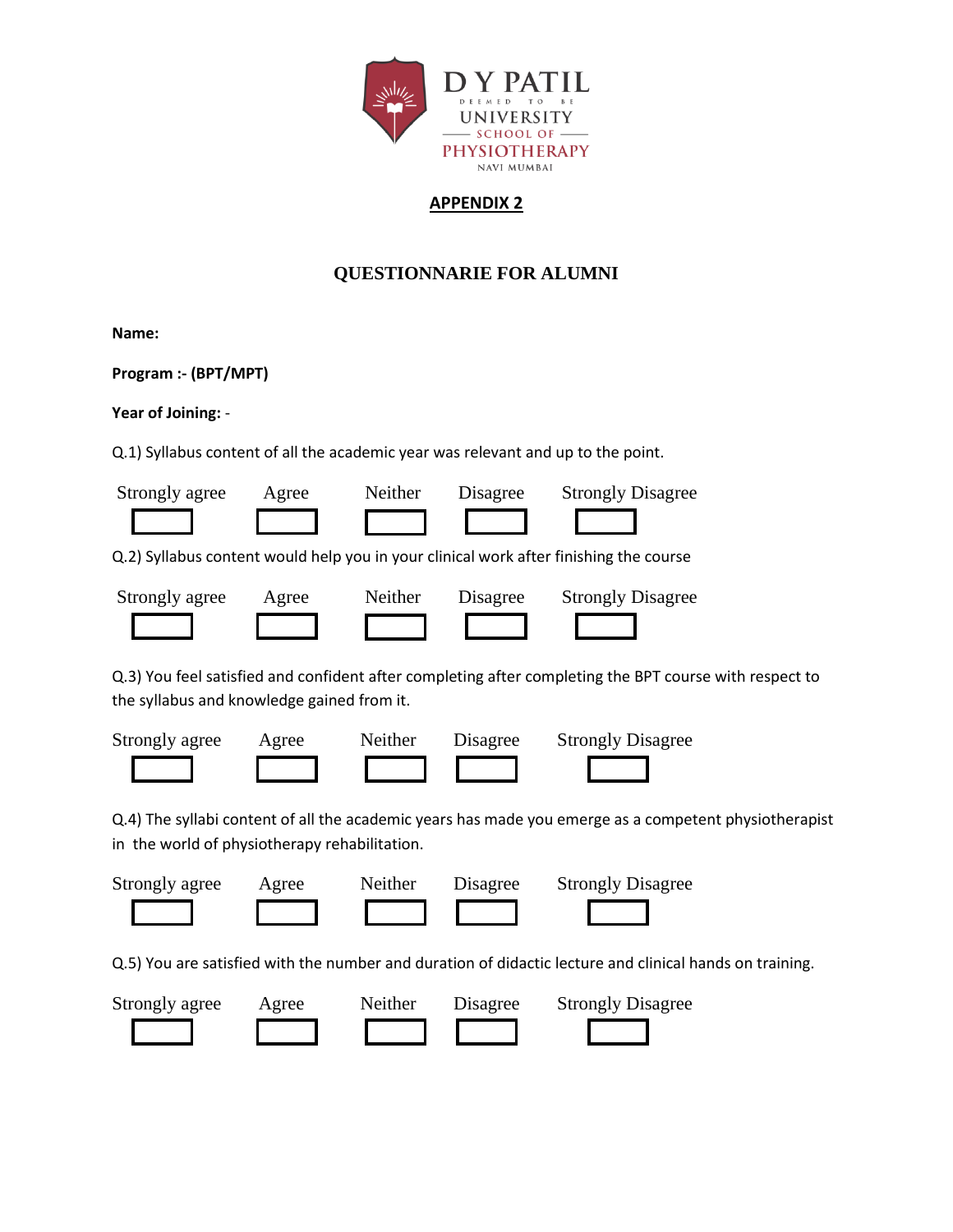

Q.6) You approve with the scheme of examination of all the subject's contained in the syllabi of all the academic years.



Q.7) You are satisfied with the evaluation methods adopted to asses your progress for all the academic years.



Q.8) Would you like to make any changes in

- $\Box$  Scheme in Examination
- $\Box$  Syllabi (1<sup>st</sup> BPT)
- $\Box$  Syllabi (2<sup>nd</sup> BPT)
- $\Box$  Syllabi (3<sup>rd</sup> BPT)
- $\Box$  Syllabi (4<sup>th</sup> BPT)
- Evaluation methods.

Q.9) would you like to make any changes (add/subtract) in the topics contained in the syllabus in

- $\Box$  (1<sup>st</sup> BPT)
- $\Box$  (2<sup>nd</sup> BPT)
- $\Box$  (3<sup>rd</sup> BPT)
- $\Box$  (4<sup>th</sup> BPT)

Q.10) You find the campus to be gender sensitized.



Q.11) You are satisfied with the extracurricular activities organized by the school of physiotherapy.

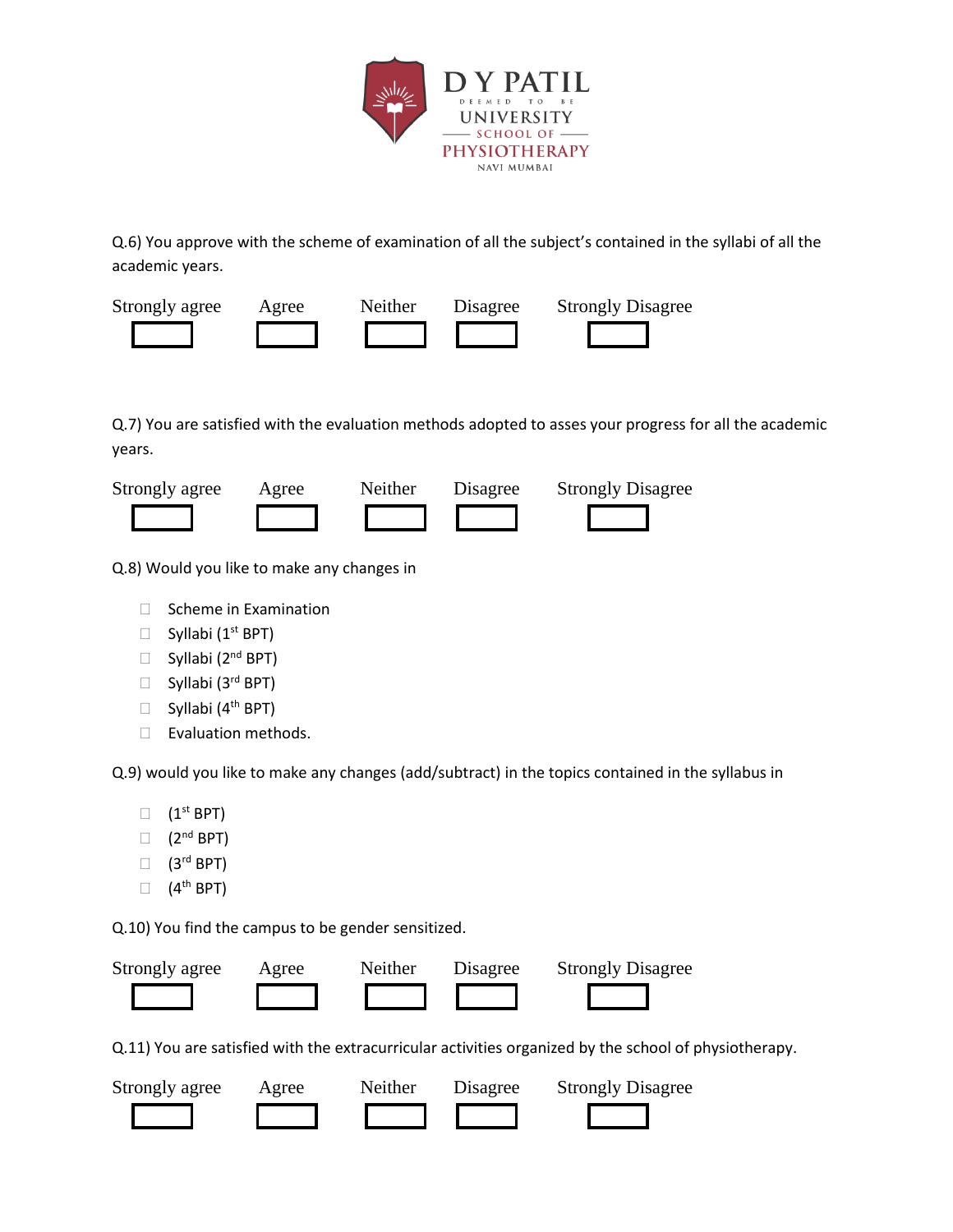

Q.12) You are satisfied with the arrangement of outreach programmes (like BURNS, NASEOH) organized by the school of physiotherapy.



Yes No

Q.14) Rate the college library services

| Excellent                                                                                                   | Very good | Good | Satisfactory | Unsatisfactory |  |  |  |
|-------------------------------------------------------------------------------------------------------------|-----------|------|--------------|----------------|--|--|--|
| Q.15) Rate the college canteen services                                                                     |           |      |              |                |  |  |  |
| Excellent                                                                                                   | Very good | Good | Satisfactory | Unsatisfactory |  |  |  |
| Q.16) Rate the Social atmosphere of school of physiotherapy.                                                |           |      |              |                |  |  |  |
| Excellent                                                                                                   | Very good | Good | Satisfactory | Unsatisfactory |  |  |  |
| Q.17) Rate your experience of interaction with the administrative department of school of<br>physiotherapy. |           |      |              |                |  |  |  |
| Excellent                                                                                                   | Very good | Good | Satisfactory | Unsatisfactory |  |  |  |

Q.18) Rate your experience of interaction with the academic staff of school of physiotherapy.

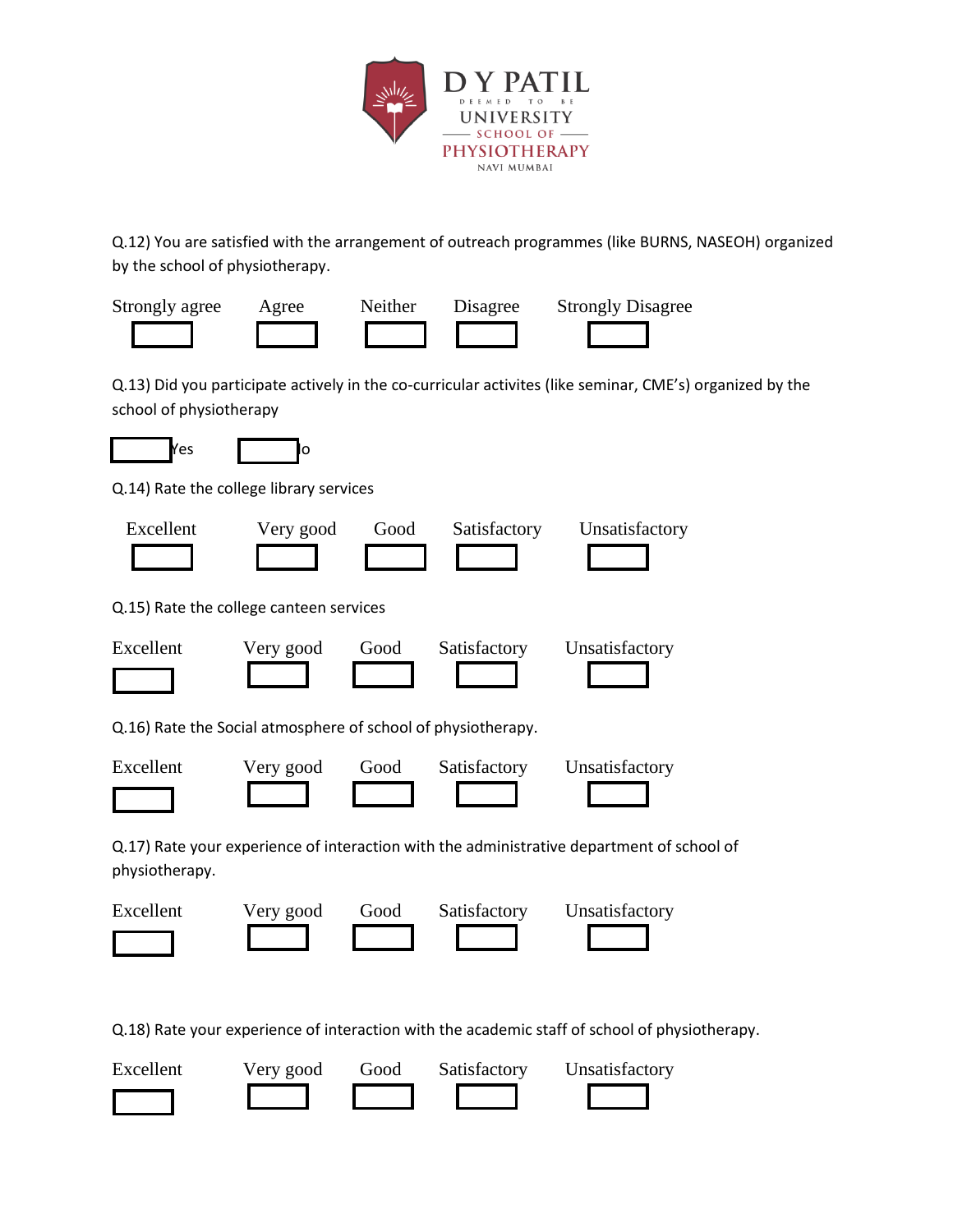

Q.19) Rate your experience of interaction with the students (seniors/colleagues) of school of physiotherapy.

| Excellent                                                                   | Very good | Good    | Satisfactory | Unsatisfactory                                                                                  |  |  |  |
|-----------------------------------------------------------------------------|-----------|---------|--------------|-------------------------------------------------------------------------------------------------|--|--|--|
| Q.20) Rate the college infrastructures                                      |           |         |              |                                                                                                 |  |  |  |
| Excellent                                                                   | Very good | Good    | Satisfactory | Unsatisfactory                                                                                  |  |  |  |
|                                                                             |           |         |              | Q.21) Your expectations from the teachers of school of physiotherapy were adequately satisfied. |  |  |  |
| Strongly agree                                                              | Agree     | Neither | Disagree     | <b>Strongly Disagree</b>                                                                        |  |  |  |
| Q.22) Advise received from teachers of school of physiotherapy was helpful. |           |         |              |                                                                                                 |  |  |  |
| Strongly agree                                                              | Agree     | Neither | Disagree     | <b>Strongly Disagree</b>                                                                        |  |  |  |
|                                                                             |           |         |              | Q.23) Your expectations from the school of physiotherapy were adequately satisfied.             |  |  |  |
| Strongly agree                                                              | Agree     | Neither | Disagree     | <b>Strongly Disagree</b>                                                                        |  |  |  |
| Q.24) Will you join Alumini Association of school of physiotherapy.         |           |         |              |                                                                                                 |  |  |  |
| <b>Yes</b>                                                                  | о         |         |              |                                                                                                 |  |  |  |
| Q.25)Do you think you can help the School of Physiotherapy to improve?      |           |         |              |                                                                                                 |  |  |  |
| Yes                                                                         | o         |         |              |                                                                                                 |  |  |  |
|                                                                             |           |         |              |                                                                                                 |  |  |  |

Q.26) would you like to keep in touch with the department after completion of your course



Q27)Do you experience any change in your personality as a result of being enrolled in the department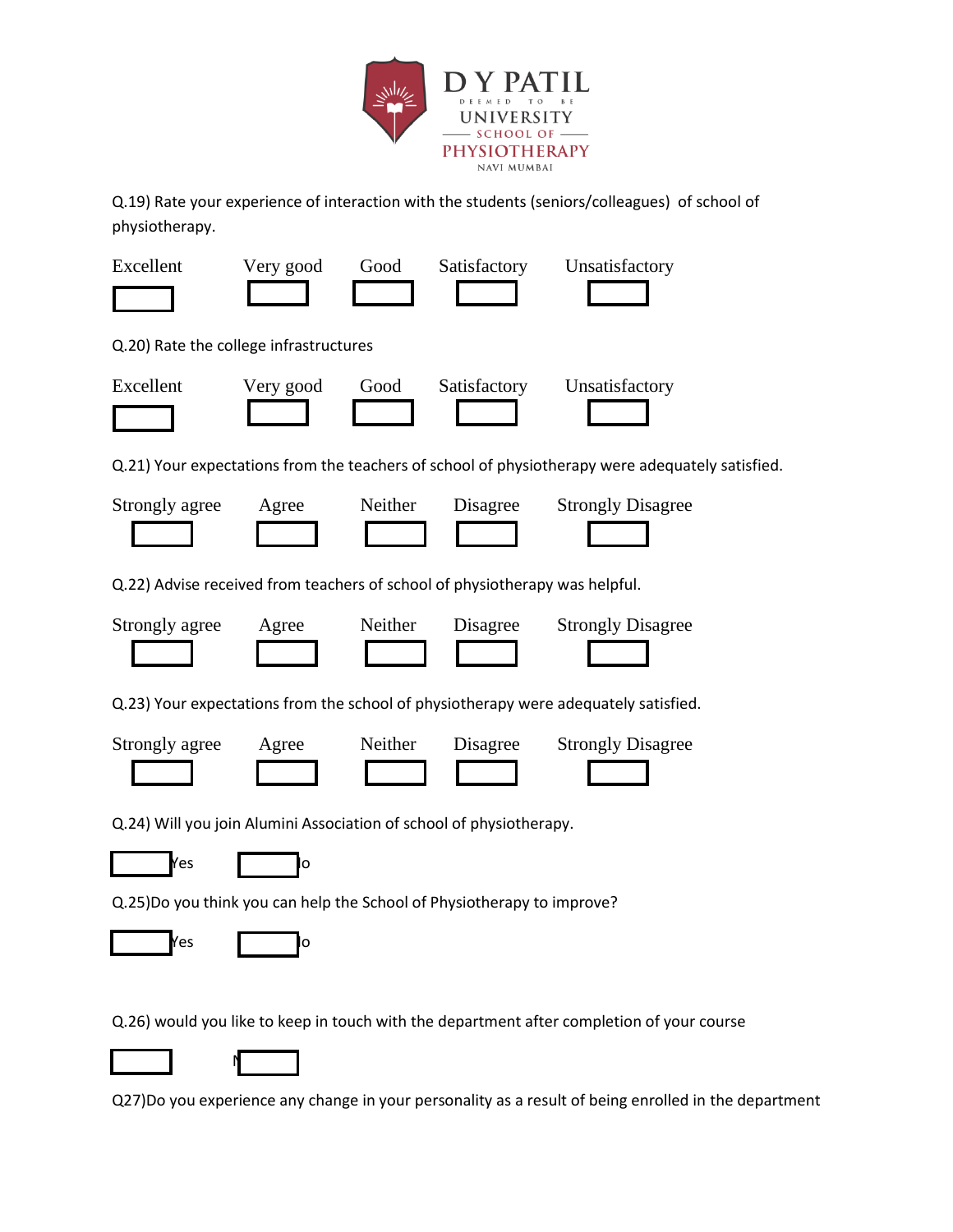





Q.28) would you like to make any suggestions to school of Physiotherapy for benefits of future students

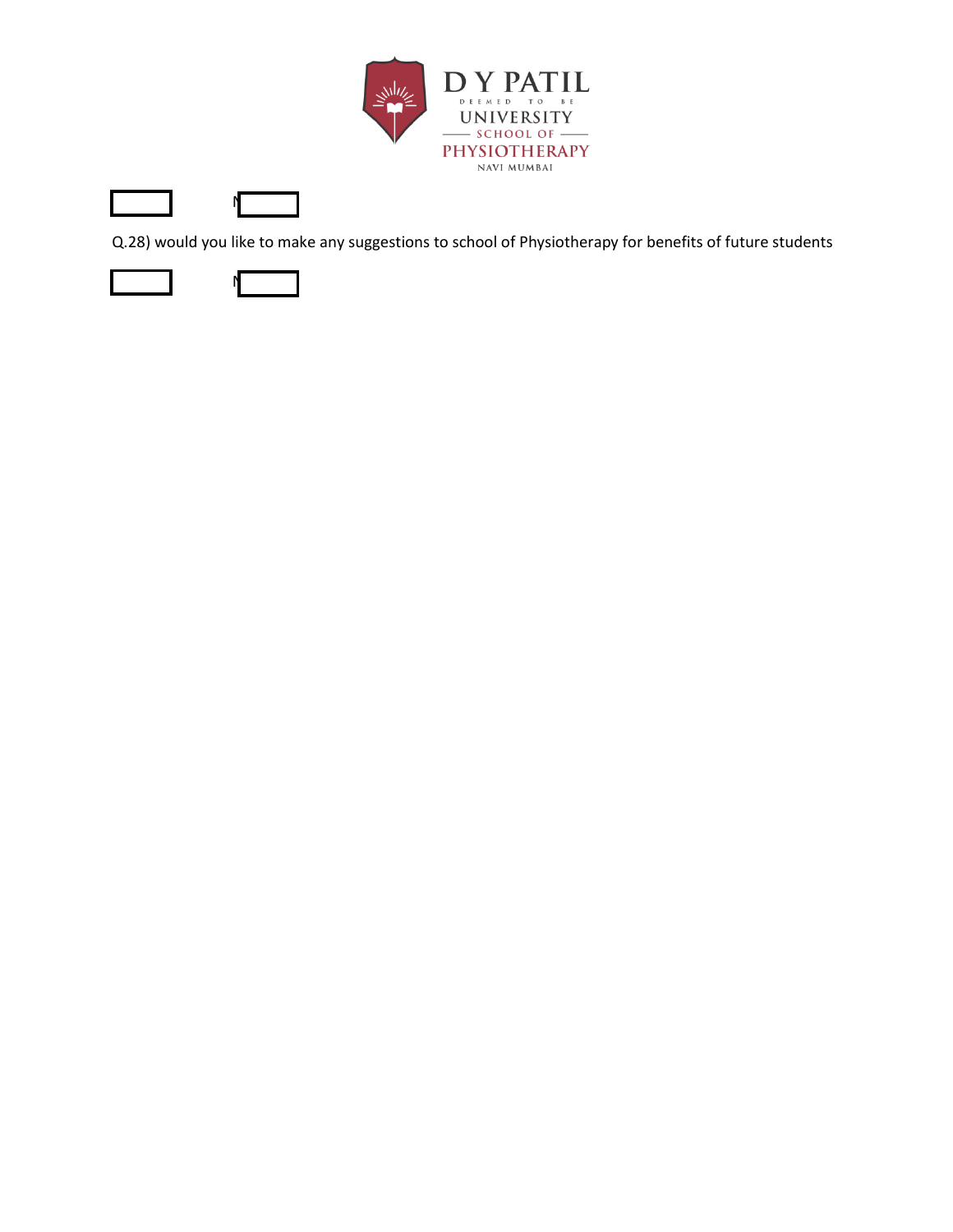

## **APPENDIX 3**

## **Employer feedback form**

| 1. Does the syllabus identify skills and strengths for employee                                                                              |
|----------------------------------------------------------------------------------------------------------------------------------------------|
| <b>Strongly agree Agree</b><br><b>Disagree</b><br><b>Strongly Disagree</b><br>2. How do you find the clinical knowledge of your employee     |
| 3. How do you find the academic knowledge of your employee                                                                                   |
| 4. Are you satisfied with the work ethics of your employee                                                                                   |
| <b>Strongly agree Agree</b><br><b>Disagree</b><br><b>Strongly Disagree</b><br>5.how do you find the patient handling skills of your employee |
| Name of the employer                                                                                                                         |
| <b>Signature</b>                                                                                                                             |
| <b>Date</b>                                                                                                                                  |
| Name of the clinic or hospital                                                                                                               |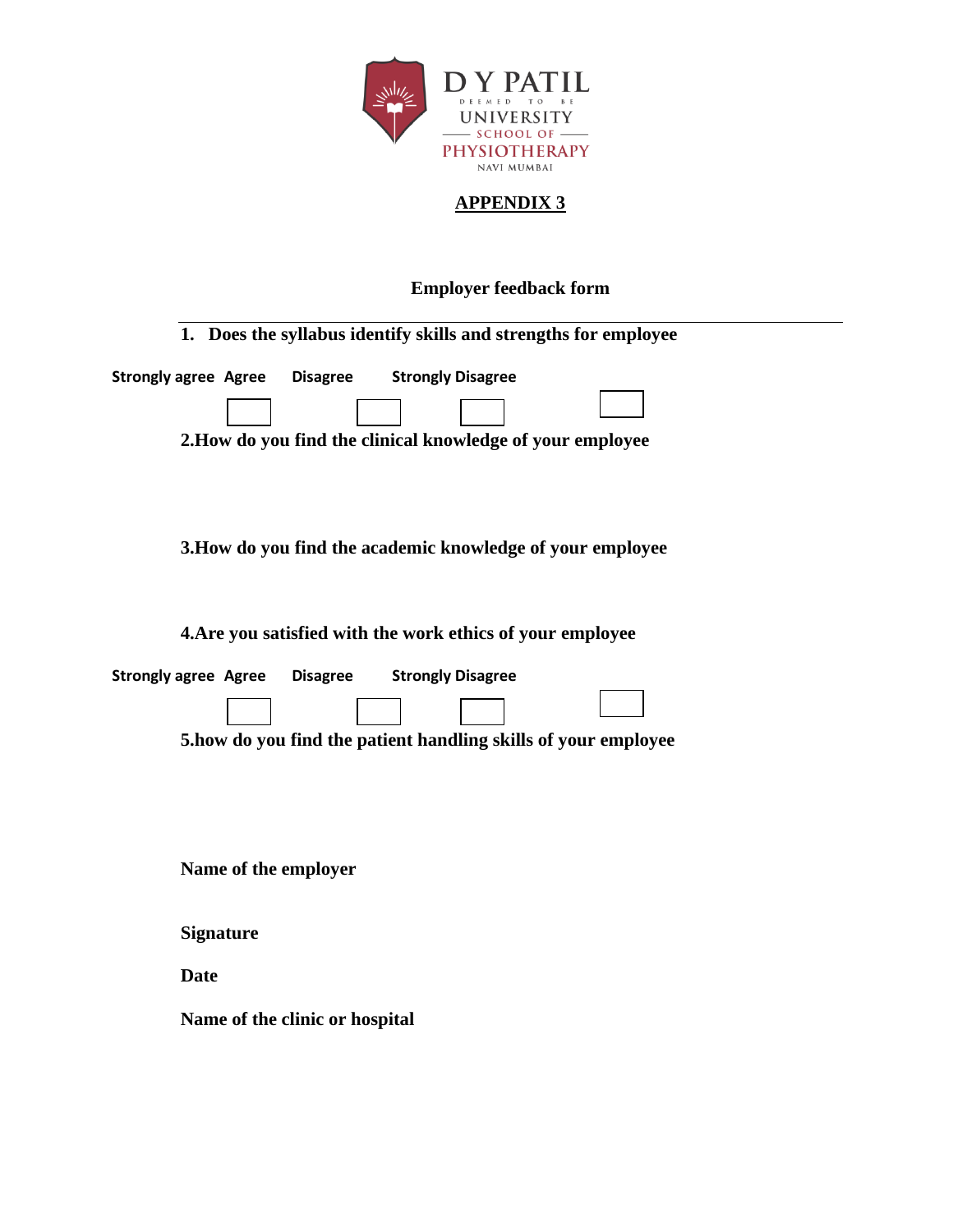

## **APPENDIX 4:**

# **CURRICULUM FEEDBACK FORM—FACULTY**

This questionnaire is intended to collect information relating to your satisfaction towards the curriculum, teaching, learning and evaluation. The information provided by you will be kept confidential and will be used as important feedback for quality improvement of the program of studies/institution.

Directions: a score for each item please indicates your level of satisfaction with the following statement by choosing between strongly Agree and Strongly Disagree

## 1. **This curriculum fulfills the below given criteria to its fullest**

|           |                 | <b>Strongly agree</b> | <b>Agree Disagree</b> | <b>Strongly Disagree</b> |
|-----------|-----------------|-----------------------|-----------------------|--------------------------|
| $\bullet$ | Effectiveness   |                       |                       |                          |
| $\bullet$ | Efficiency      |                       |                       |                          |
| $\bullet$ | Appropriateness |                       |                       |                          |
| $\bullet$ | Adequacy        |                       |                       |                          |

## 2. **The syllabus is appropriate according to the needs of the student for this particular subject**

| <b>Strongly agree</b> | Agree | <b>Disagree</b> Strongly Disagree |
|-----------------------|-------|-----------------------------------|
|                       |       |                                   |

## 3. **The allotment of clinics and didactic hours are appropriate according to the needs of the student for this particular subject**

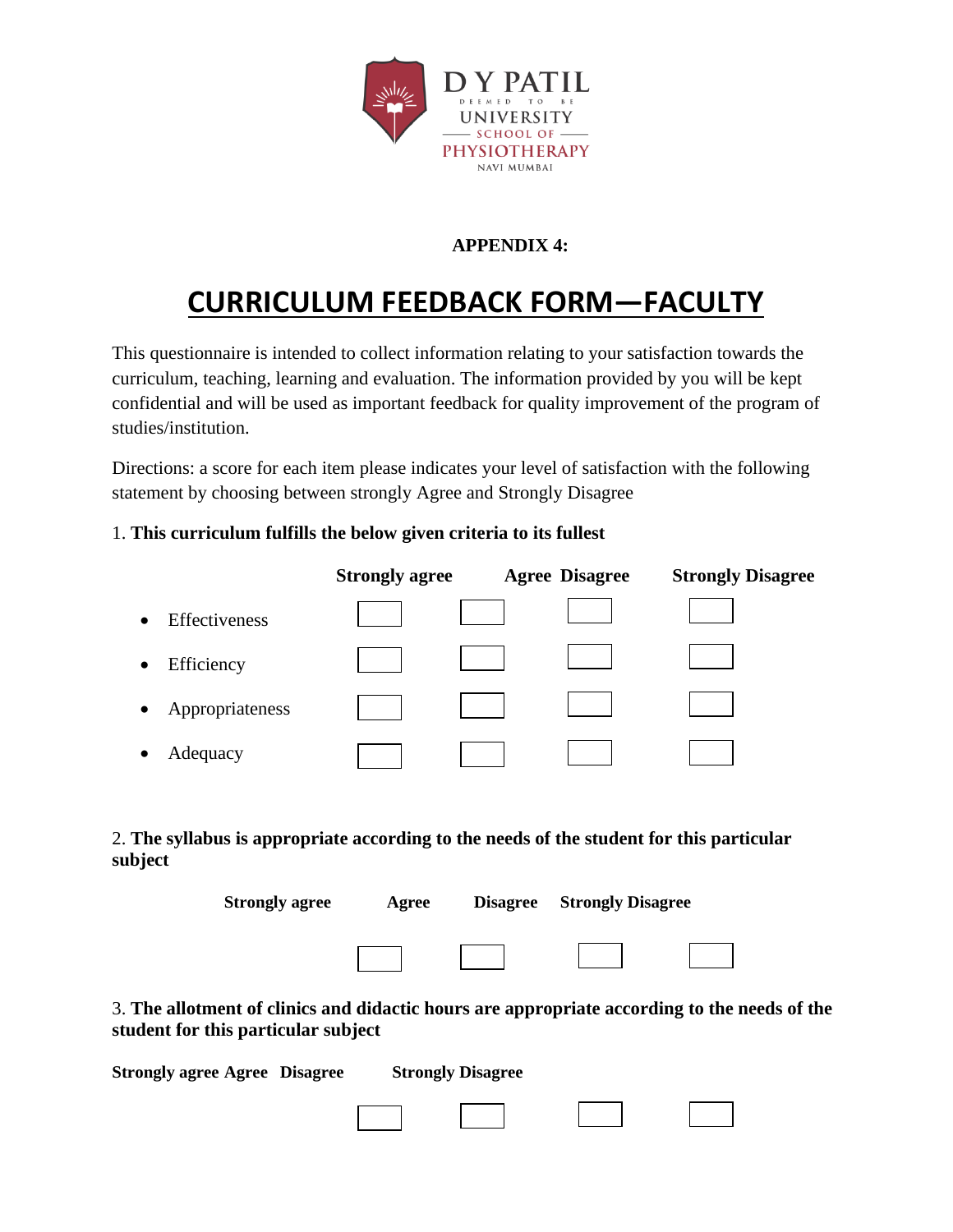

## 4. **Describe in what ways the content and objectives of this programme match or do not match your expectations of this particular subject**

## 5. **Regarding this syllabus in Physiotherapy course, what are its:**

- Strengths?

- Weaknesses?

- Opportunities?

-Threats?

6. **Please suggest changes to help us improve the syllabus. What would you like to edit from the current syllabus?**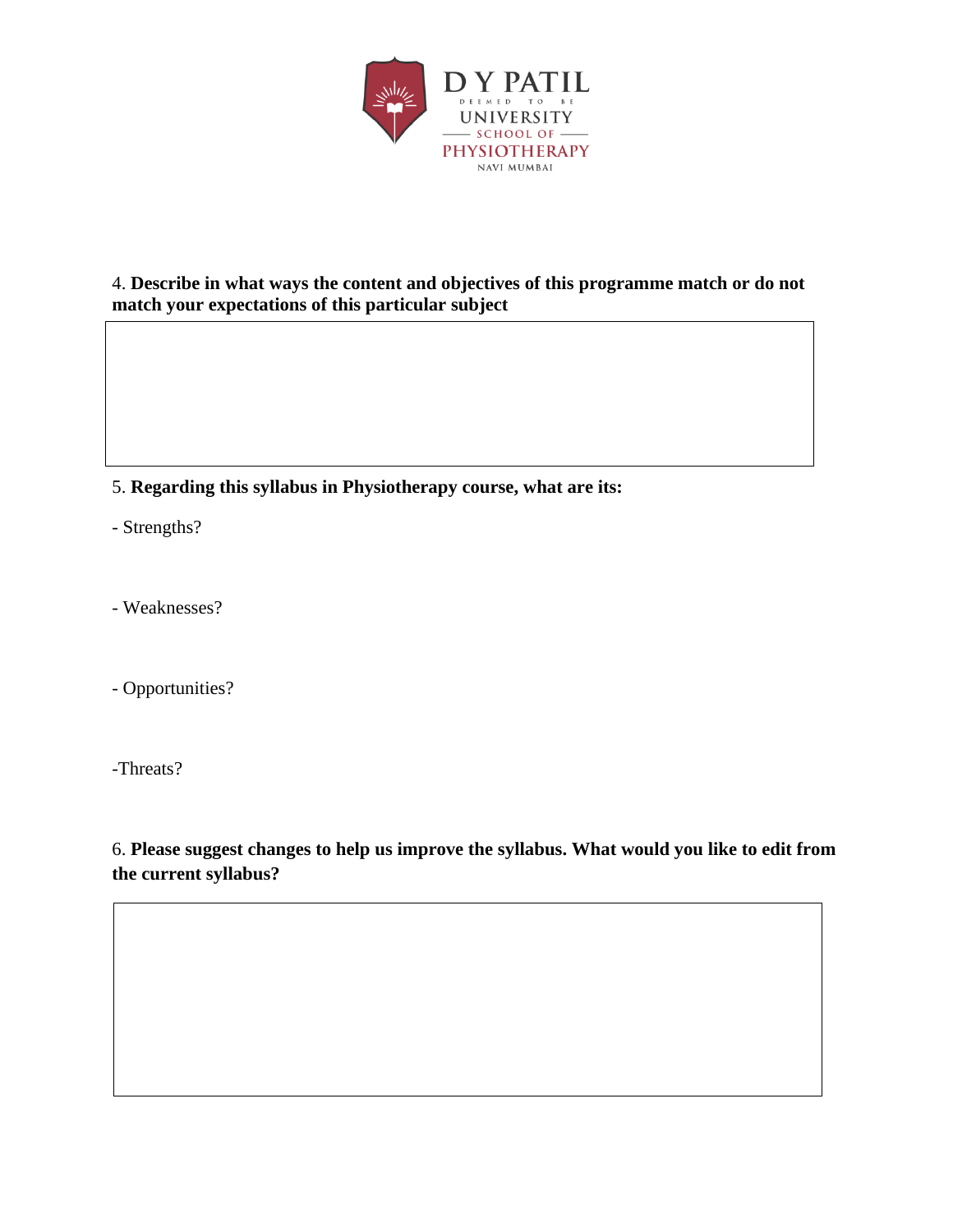

## 7. **The examination pattern for the students is appropriate**

**Strongly agree Agree Disagree Strongly Disagree**

**8. Would you like to suggest any changes in the examination pattern?**

**Thank you for your valuable time for filling in this feedback form.** 

**Name of the Teacher: Designation:**

**Institute:**

**Date:**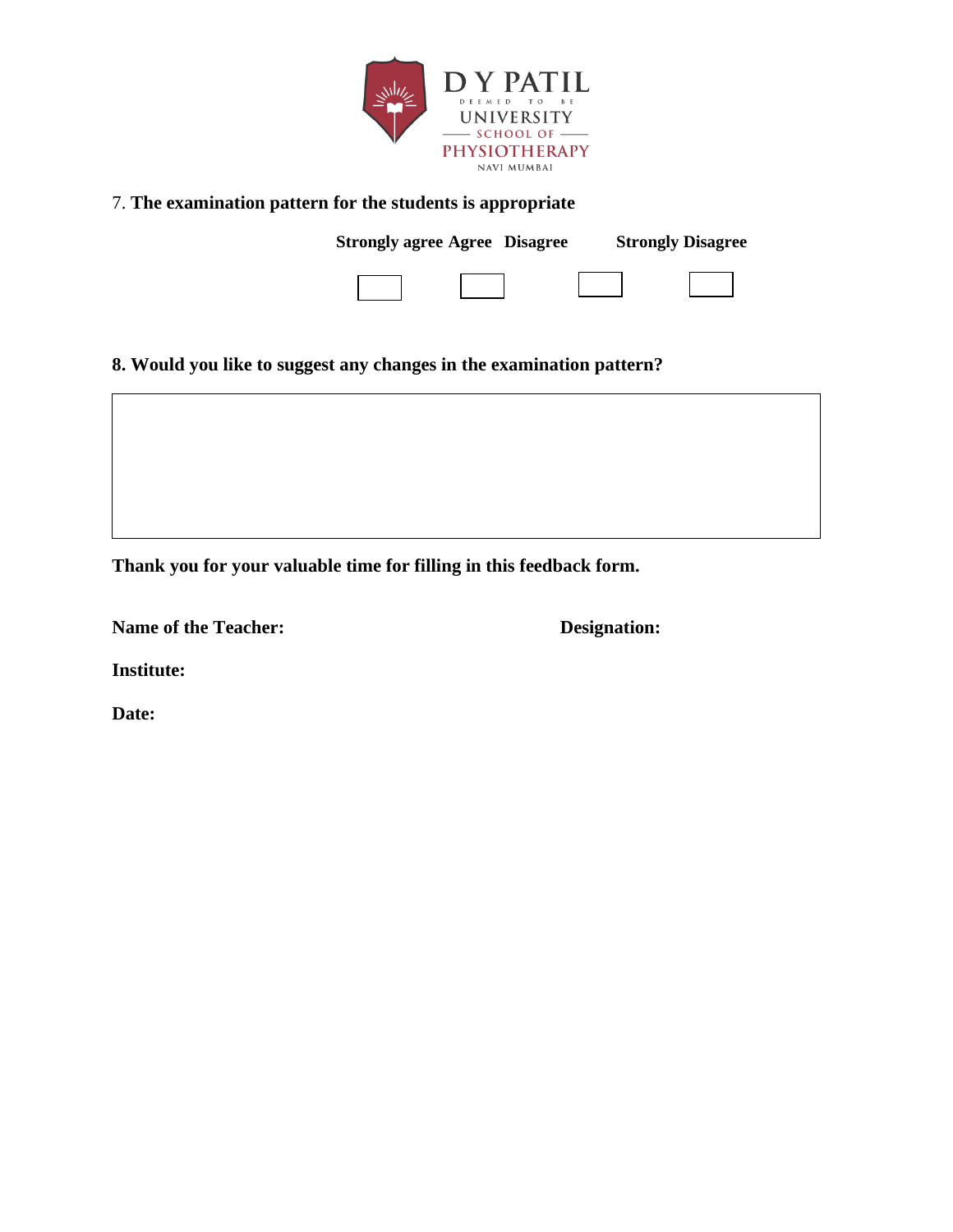

## **APPENDIX 5:**

To,

Dr.

Dated:

#### **Subject:** letter to seek feedback on curriculum

Dear Expert faculty

We at the department of physiotherapy make curriculum which has been evolving naturally for many years doing its good work. We make either major or minor curriculum change to see if the intended objectives were achieved which driven by the formal review processes. This is in turn is accomplished as a response to feedback from various reviewers

In the end it matters little what drives the introspection and feedback-seeking as long as our curriculum objectives are fulfilled to the best of our ability. Done properly, curriculum assessment actually helps to seed a culture of engagement, an ethos of conscious and intentional reflection and transformation. Ours is not the only approach, but it has proven resilient and effective so far. Elements of the overall approach have been very successful in isolation, but taken together, we feel strongly that they enrich the teaching and learning landscape in ways that few other activities can.

Hence we request you to fill the feedback form and send it back to us via electronic media to our email address: physiotherapy@dypatil.edu

Thanking you.

**Sincerely** 

**DR SHREEVIDYA KARTHIK FEED BACK IN CHARGE**

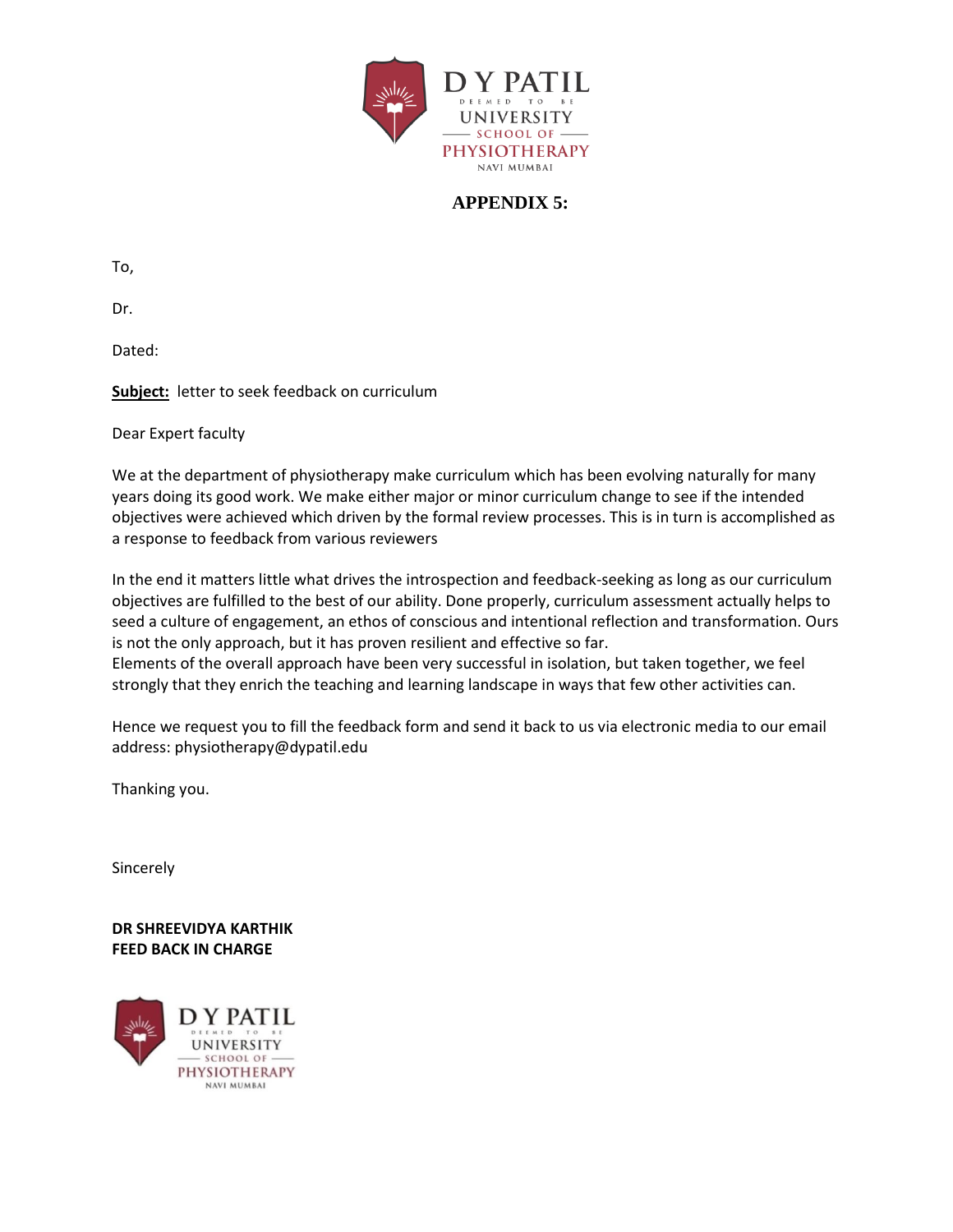

## **CURRICULUM FEEDBACK FORM—EXPERT**

|                      | <b>Name of Expert and Affiliation</b>                     |
|----------------------|-----------------------------------------------------------|
|                      |                                                           |
| <b>Academic Year</b> |                                                           |
|                      |                                                           |
|                      |                                                           |
| <b>Course</b>        |                                                           |
|                      | Mark only one oval.                                       |
|                      | I BPT                                                     |
|                      | II BPT                                                    |
|                      | III BPT                                                   |
|                      | IV BPT                                                    |
|                      | I MPT                                                     |
|                      | II MPT                                                    |
| <b>Subject</b>       |                                                           |
|                      | Mark only one oval.                                       |
|                      | <b>Fundamentals of Exercise Therapy</b>                   |
|                      | Fundamentals of Electro-Therapy                           |
|                      | <b>Electrical Agents</b>                                  |
|                      | Kinesiotherapeutics                                       |
|                      | <b>Physical Diagnosis and Therapeutic Skills</b>          |
|                      | Physiotherapy in Musculoskeletal conditions               |
|                      | Physiotherapy in Neuro-sciences                           |
|                      | Physiotherapy in Cardiopulmonary &Integumentry conditions |
|                      | Physiotherapy in Community Health                         |
|                      | Applied Physiotherapy MPT I                               |
|                      | MPT (Cardiovascular and Pulmonary conditions)             |
|                      | MPT (Sports Physiotherapy)                                |
|                      | MPT (Neuro-Physiotherapy)                                 |
|                      | MPT (Musculoskeletal Physiotherapy)                       |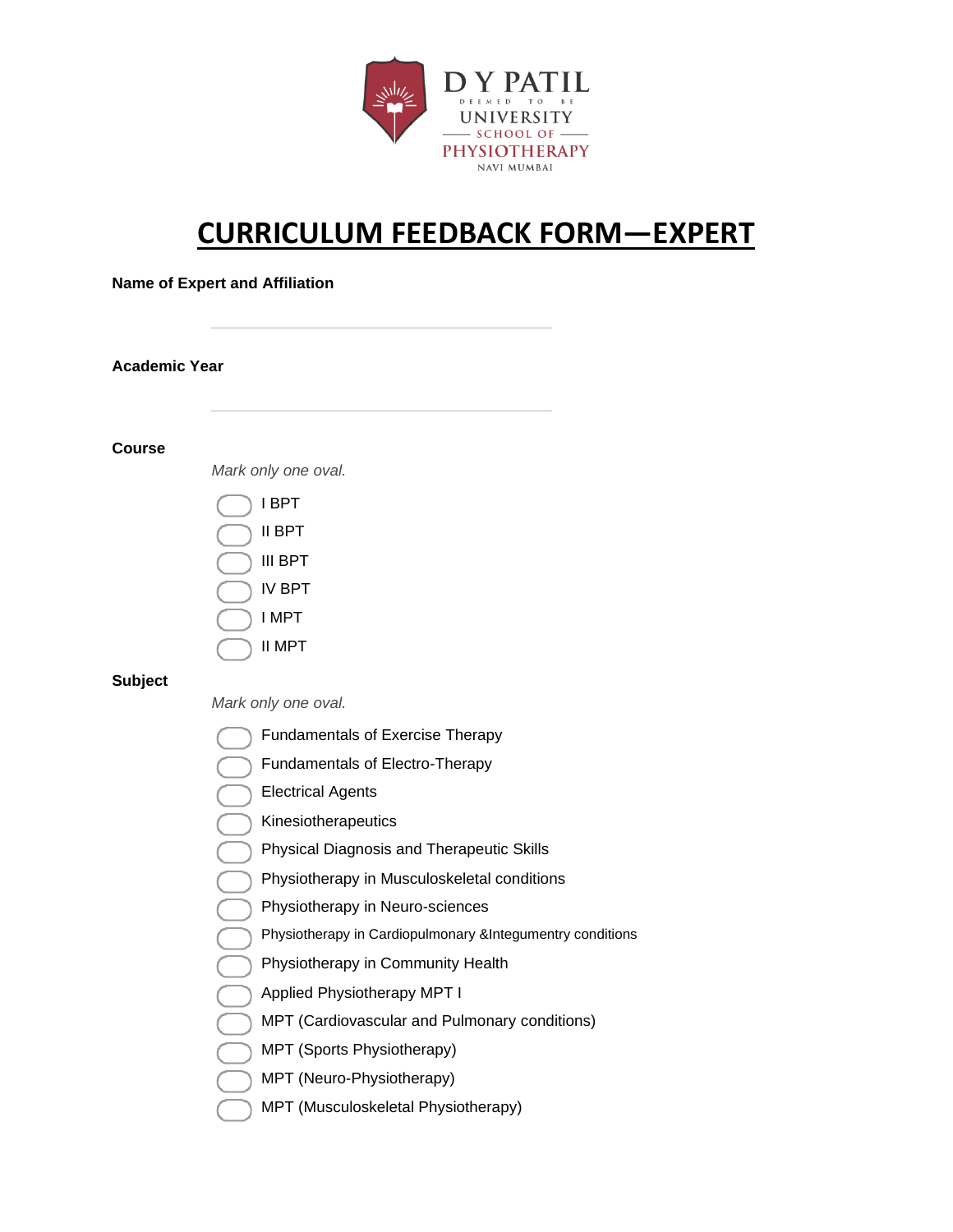

MPT (Physiotherapy in Community Health 1. **This curriculum fulfills the below given criteria to its fullest**

|           |                 | <b>Strongly agree Agree Disagree</b> |  | <b>Strongly Disagree</b> |  |
|-----------|-----------------|--------------------------------------|--|--------------------------|--|
| $\bullet$ | Effectiveness   |                                      |  |                          |  |
|           | Efficiency      |                                      |  |                          |  |
| $\bullet$ | Appropriateness |                                      |  |                          |  |
|           | Adequacy        |                                      |  |                          |  |

2. **The syllabus is appropriate according to the needs of the student for this particular subject**

**Strongly agree Agree Disagree Strongly Disagree**



3. **The allotment of clinics and didactic hours are appropriate according to the needs of the student for this particular subject**



4. **Describe in what ways the content and objectives of this programme match or do not match your expectations of this particular subject**

**5. Regarding this syllabus in Physiotherapy course, what are its:**

**- Strengths?**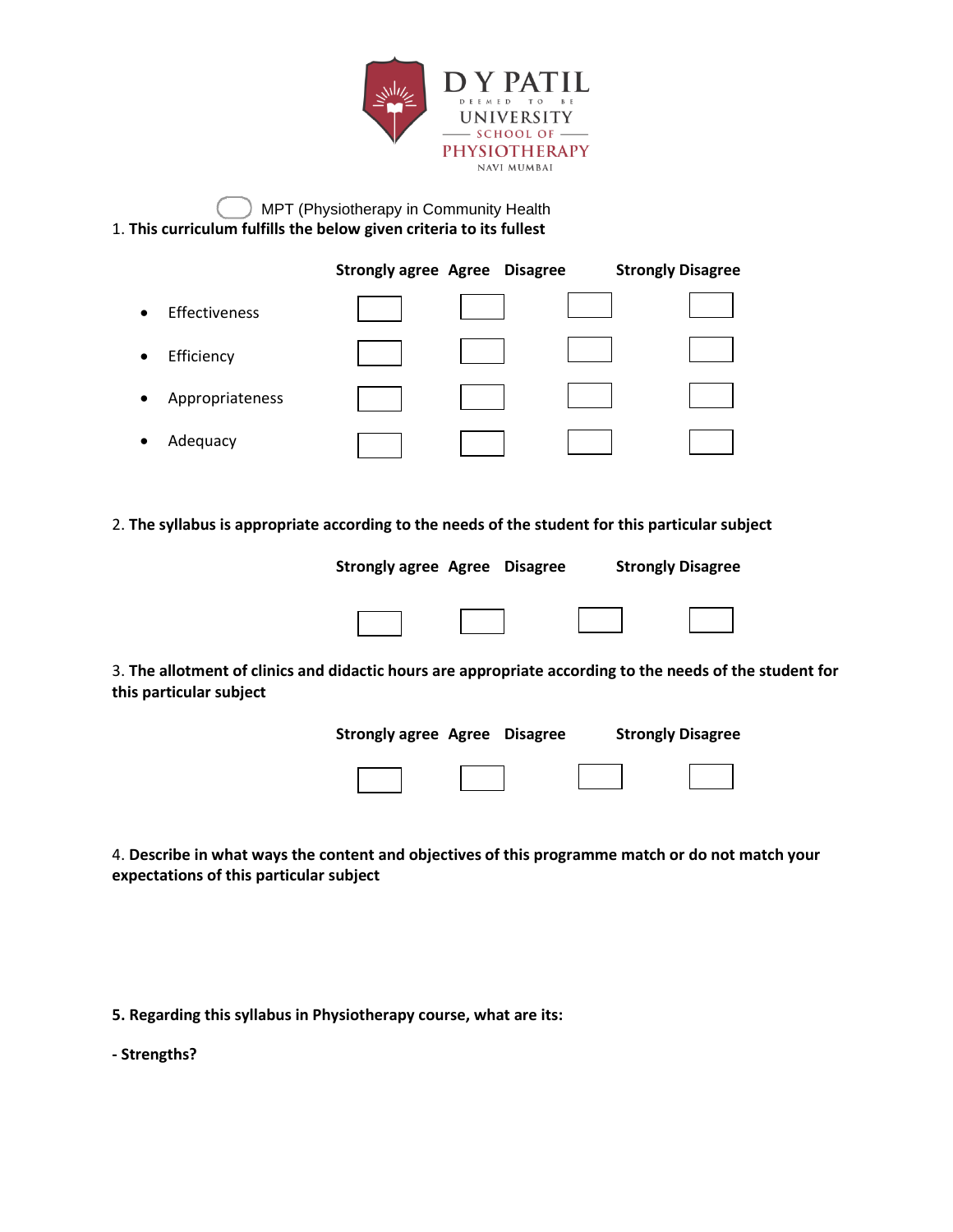

**- Weaknesses?**

**- Opportunities?**

**-Threats**?

**6. Please suggest changes to help us improve the syllabus. What would you like to edit from the current syllabus?** 

**7. The examination pattern for the students is appropriate**

| <b>Strongly agree Agree Disagree</b> |  | <b>Strongly Disagree</b> |
|--------------------------------------|--|--------------------------|
|                                      |  |                          |

**8. Would you like to suggest any changes in the examination pattern?**

**Thank you for your valuable time for filling in this feedback form.** 

| <b>Name of the Expert:</b> |  |
|----------------------------|--|
| Institute:                 |  |
| Date:                      |  |

**Designation:**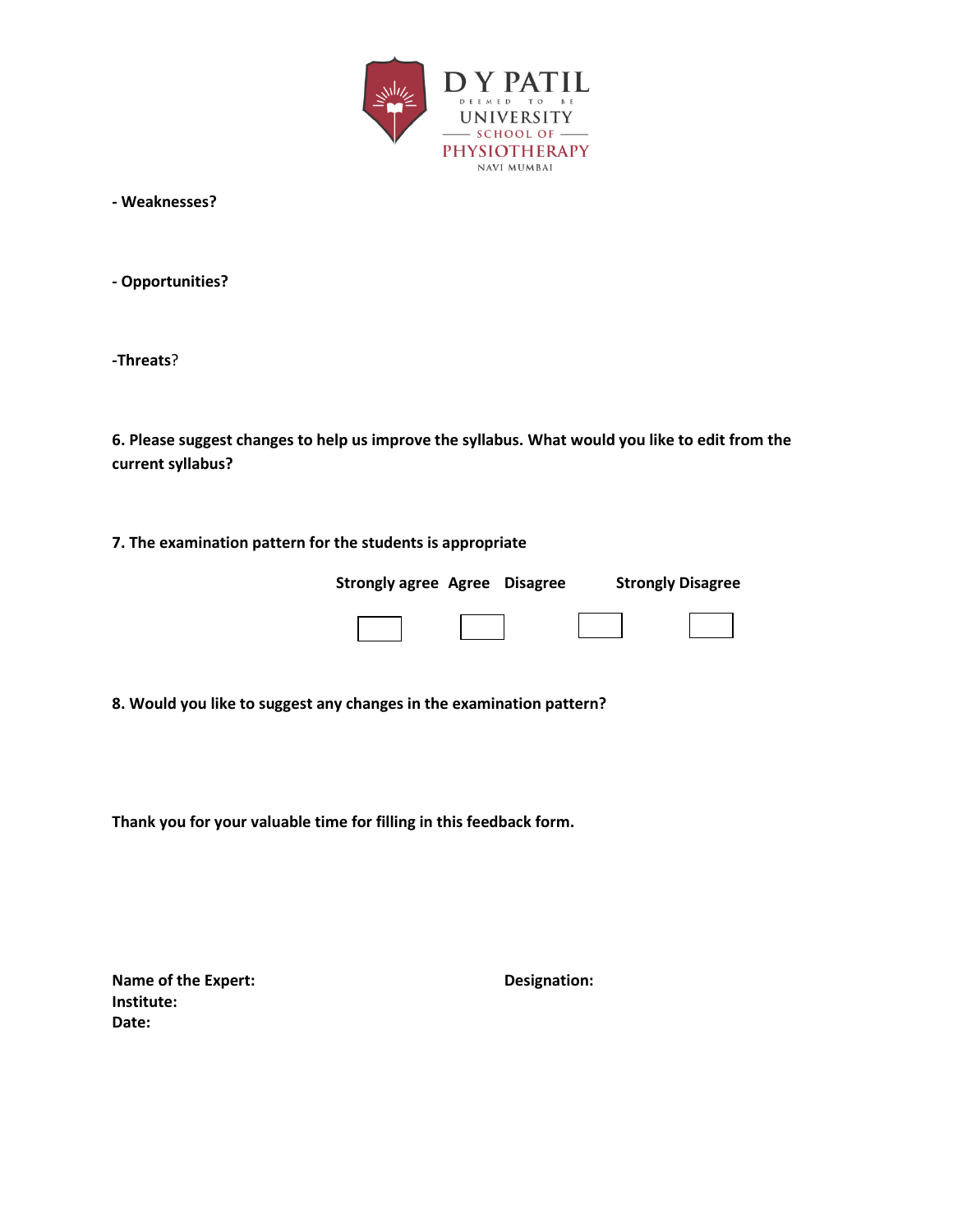

## **APPENDIX 6: PATIENT FEEDBACK (OUTPATIENT PHYSIOTHERAPY DEPARTMENT)**

|                                                  |                                           |                                                                                                                                                                                                                                                      |                                     | Date:             |
|--------------------------------------------------|-------------------------------------------|------------------------------------------------------------------------------------------------------------------------------------------------------------------------------------------------------------------------------------------------------|-------------------------------------|-------------------|
| <b>MRD NO.:</b>                                  |                                           | AGE: GENDER:                                                                                                                                                                                                                                         |                                     |                   |
| DIAGNOSIS :_                                     |                                           | is it is a window to the                                                                                                                                                                                                                             |                                     |                   |
|                                                  |                                           | NAME OF THE THERAPIST TREATING:                                                                                                                                                                                                                      |                                     |                   |
| Type of Treatment: Electrotherapy                |                                           |                                                                                                                                                                                                                                                      |                                     |                   |
|                                                  | I. F. T.<br>Hot packs<br>U.S              | Faradic stimulation(SSF,EMS) I.R.(Non-luminous. luminous)                                                                                                                                                                                            | P. W. B.<br>I. D. C.<br><b>TENS</b> |                   |
| <b>Duration of Treatment:</b>                    |                                           | No. of Sittings:                                                                                                                                                                                                                                     |                                     |                   |
| Frequency:                                       | Daily                                     | per Week-Once                                                                                                                                                                                                                                        | Twice                               | Thrice            |
| The scoring is as follows:<br>$\overline{1}$     | $\overline{2}$                            | $\overline{3}$                                                                                                                                                                                                                                       | $\overline{4}$                      | 5                 |
| Strongly agree                                   | Agree                                     | Neither                                                                                                                                                                                                                                              |                                     |                   |
|                                                  |                                           | 1. Appropriate attention given by the Therapists:                                                                                                                                                                                                    | <b>Disagree</b>                     | Strongly disagree |
| 2. Attitude of the therapists:<br>B. Indifferent | A. Encouraging & Concerned<br>C. Arrogant | 3. The Treatment was reviewed after regular intervals<br>4. Changes were made in treatment after the review<br>5. The review of treatment showed a difference in your condition_<br>6. Appropriate exercise aids were used during treatment sessions |                                     |                   |
|                                                  |                                           |                                                                                                                                                                                                                                                      |                                     |                   |
|                                                  | 7. Home exercise program was advised_     | 8. Home program was well explained& demonstrated                                                                                                                                                                                                     |                                     |                   |